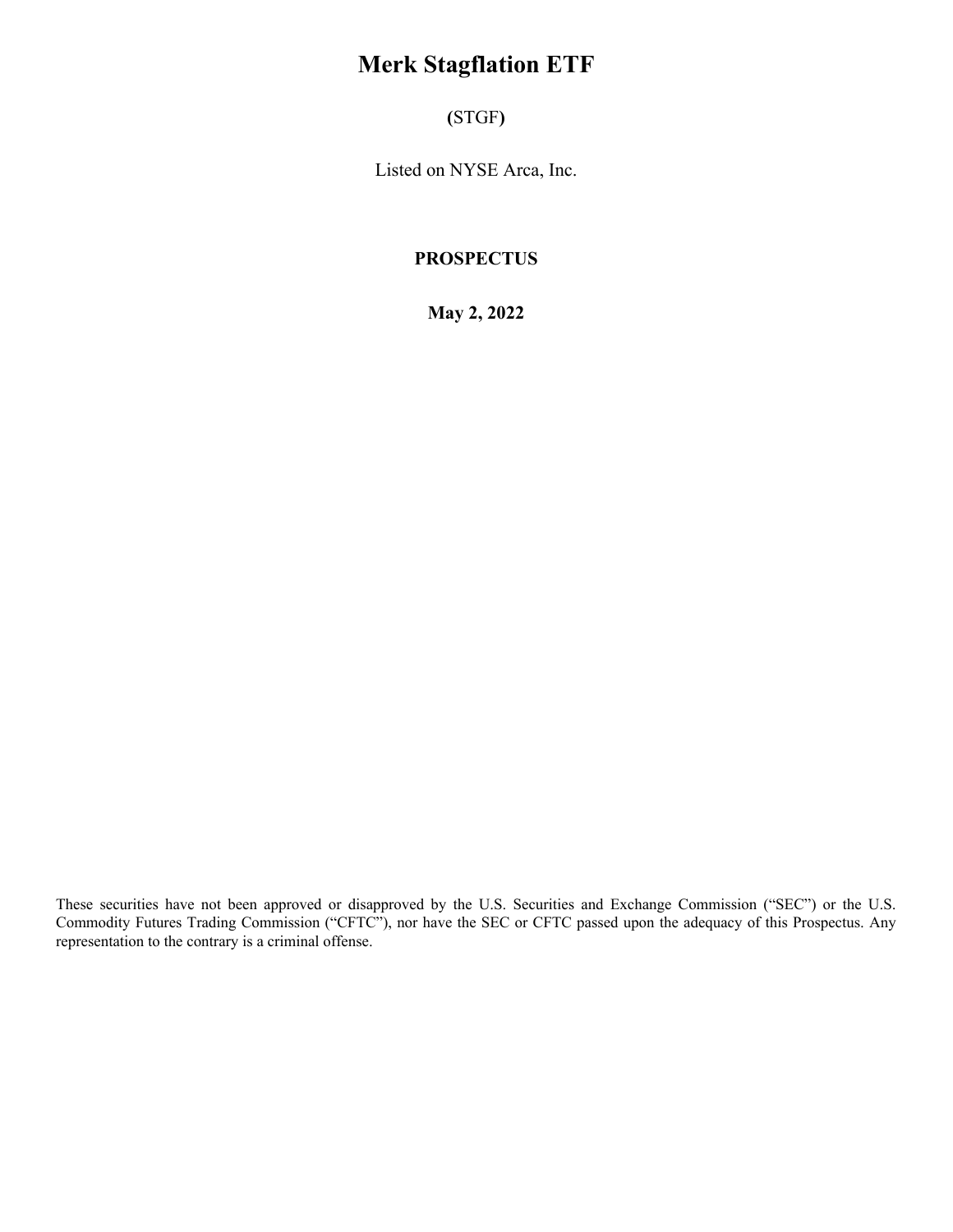# **Merk Stagflation ETF**

## TABLE OF CONTENTS

| Fund Summary                                     | 3  |
|--------------------------------------------------|----|
| Additional Information about the Fund            | 9  |
| Portfolio Holdings Information                   | 14 |
| Management                                       | 15 |
| <b>Investment Adviser</b>                        | 15 |
| Management of the Subsidiary                     | 15 |
| Portfolio Managers                               | 15 |
| How to Buy and Sell Shares                       | 16 |
| <b>Book Entry</b>                                | 16 |
| Frequent Purchases and Redemptions of Shares     | 16 |
| Determination of NAV                             | 16 |
| Fair Value Pricing                               | 17 |
| Investments by Registered Investment Companies   | 17 |
| Delivery of Shareholder Documents - Householding | 17 |
| Dividends, Distributions, and Taxes              | 17 |
| Distribution                                     | 20 |
| Premium/Discount Information                     | 20 |
| <b>Additional Notices</b>                        | 20 |
| <b>Financial Highlights</b>                      | 21 |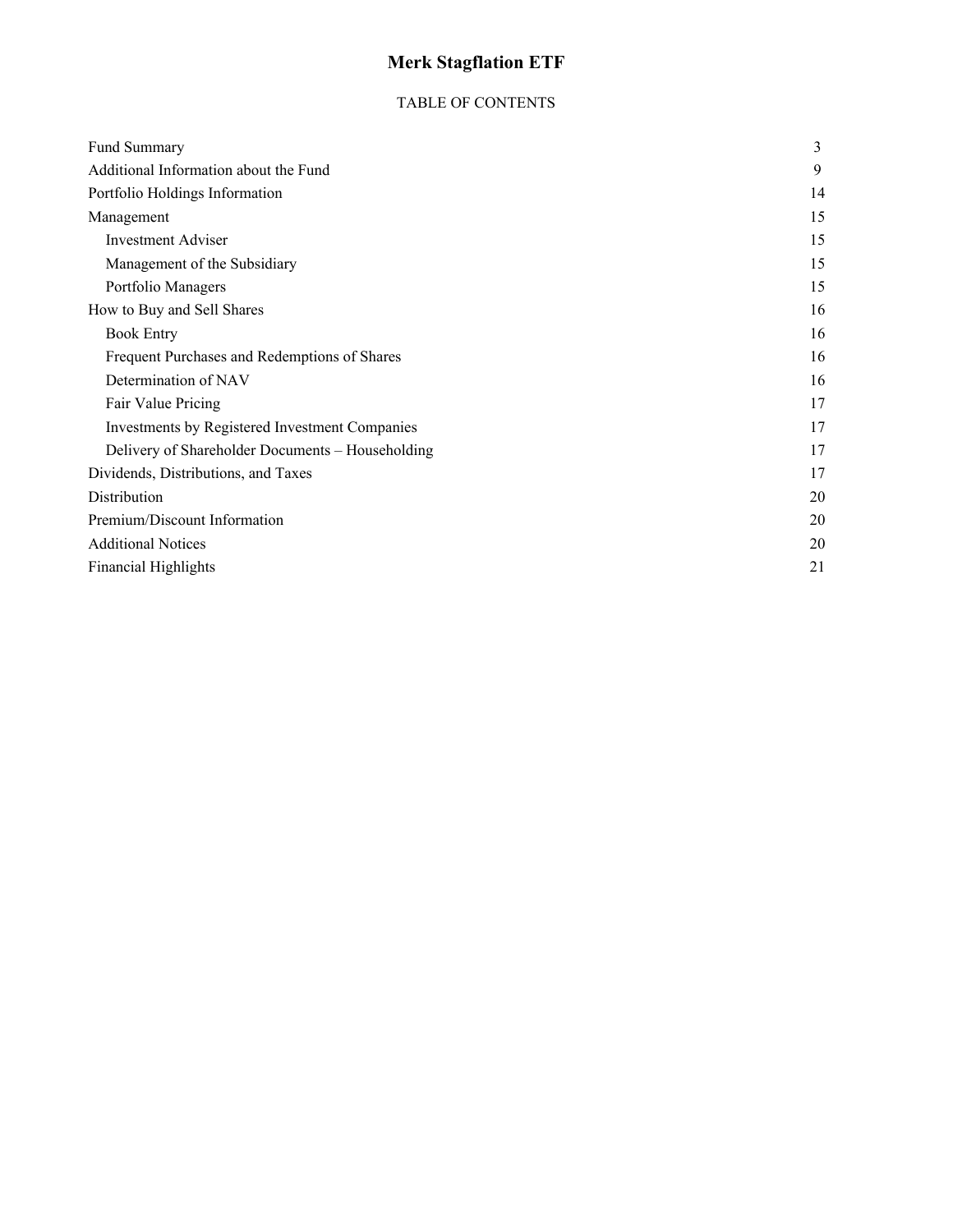#### **FUND SUMMARY**

#### **Investment Objective**

The Merk Stagflation ETF (the "Fund") seeks to track the performance, before fees and expenses, of the Solactive Stagflation™ Index (the "Index").

#### **Fees and Expenses of the Fund**

This table describes the fees and expenses that you may pay if you buy, hold, and sell shares of the Fund ("Shares"). **You may pay other fees, such as brokerage commissions and other fees to financial intermediaries, which are not reflected in the table and Example below.**

| <b>Shareholder Fees</b> (fees paid directly from your investment)                                                          | None     |
|----------------------------------------------------------------------------------------------------------------------------|----------|
| <b>Annual Fund Operating Expenses</b><br>(expenses that you pay each year as a percentage of the value of your investment) |          |
| Management Fee <sup>1</sup>                                                                                                | $0.40\%$ |
| Distribution and/or Service (12b-1) Fees                                                                                   | $0.00\%$ |
| Other Expenses <sup>2</sup>                                                                                                | $0.00\%$ |
| Acquired Fund Fees and Expenses <sup>2,3</sup>                                                                             | 0.05%    |
| <b>Total Annual Fund Operating Expenses</b>                                                                                | 0.45%    |

<sup>1</sup> Merk Investments LLC, the Fund's investment adviser (the "Adviser"), has contractually agreed to waive the management fee it receives from the Fund in an amount equal to the management fee paid to the Adviser by the Subsidiary (defined below). The agreement may be terminated by the Adviser at the conclusion of any one-year term or by the Fund's Board of Trustees at any time, and when the Adviser ceases to serve as such. The Adviser also has contractually agreed, through May 3, 2023, to waive 0.10% of the fee received as Sponsor to the VanEck Merk Gold Trust in connection with the Subsidiary's investment in the VanEck Merk Gold Trust.

<sup>2</sup> Estimated for the current fiscal year.

<sup>3</sup> Acquired Fund Fees and Expenses (AFFE) are the indirect costs of investing in other investment companies.

#### **Example**

This Example is intended to help you compare the cost of investing in the Fund with the cost of investing in other funds. The Example assumes that you invest \$10,000 in the Fund for the time periods indicated and then redeem all of your Shares at the end of those periods. The Example also assumes that your investment has a 5% return each year and that the Fund's operating expenses remain the same. The Example does not take into account brokerage commissions that you may pay on your purchases and sales of Shares. Although your actual costs may be higher or lower, based on these assumptions your costs would be:

| 1 Year | 3 Years |
|--------|---------|
| \$46   | \$144   |

#### **Portfolio Turnover**

The Fund pays transaction costs, such as commissions, when it buys and sells securities (or "turns over" its portfolio). A higher portfolio turnover rate may indicate higher transaction costs and may result in higher taxes when Shares are held in a taxable account. These costs, which are not reflected in the Total Annual Fund Operating Expenses or in the Example, affect the Fund's performance. Because the Fund is newly organized, portfolio turnover information is not yet available.

#### **Principal Investment Strategies**

The Fund uses a "passive management" (or indexing) approach to seek to track the performance, before fees and expenses, of the Index which, in turn, seeks to track the performance of components that are expected to benefit, either directly or indirectly, from persistent inflation, including in an environment of weak economic growth (stagflation). The Index is owned and maintained by Solactive AG.

#### *Solactive Stagflation Index*

The Index is a rules-based index that allocates its exposure to the four funds listed below, each of which represents a stagflationsensitive asset class.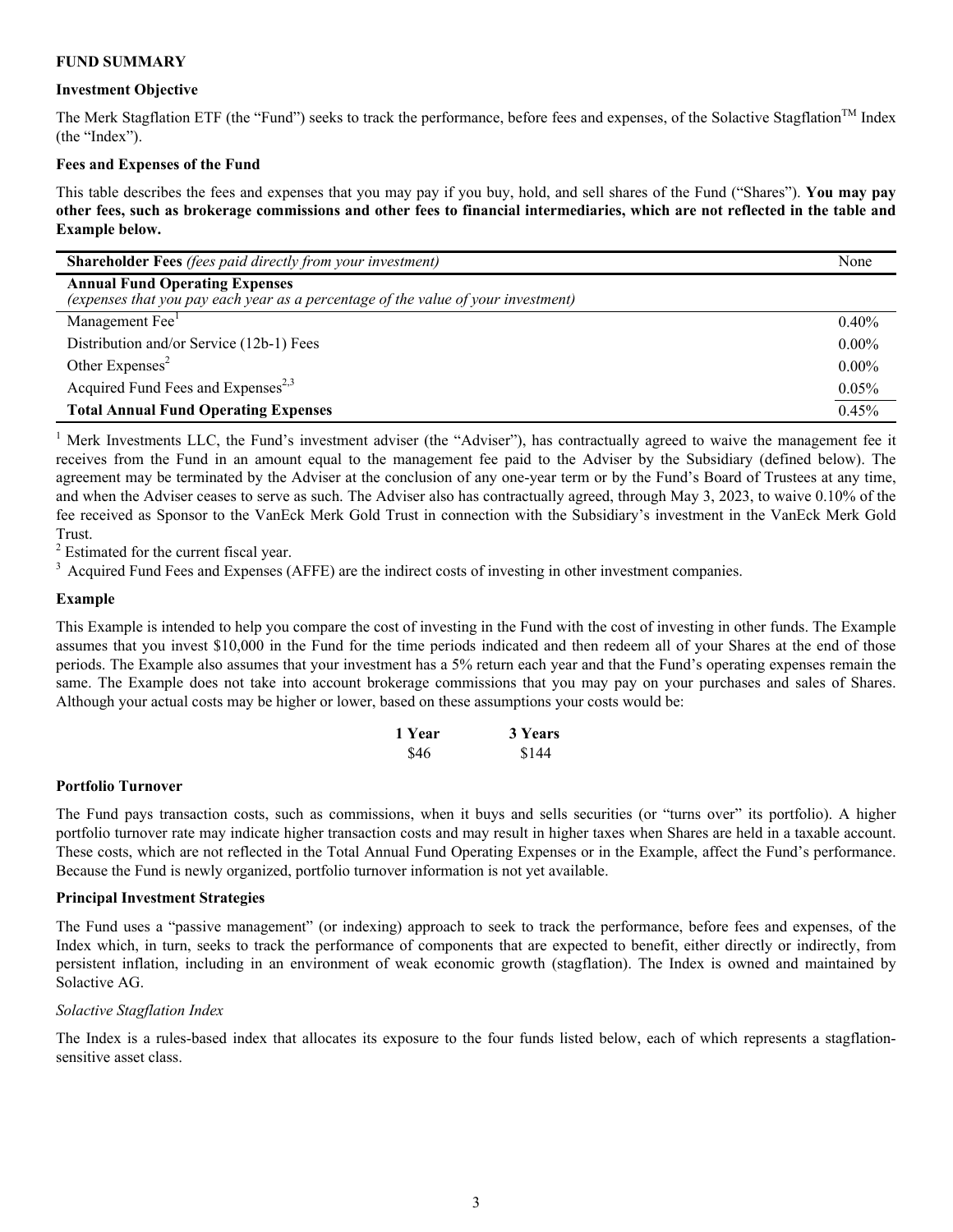| <b>Asset Class</b>                 | <b>Asset Allocation</b><br><b>Minimum</b> | <b>Asset Allocation</b><br><b>Maximum</b> | <b>Index Component</b>   |
|------------------------------------|-------------------------------------------|-------------------------------------------|--------------------------|
| U.S. Treasury Protected Securities | 55%                                       | 85%                                       | Schwab U.S. TIPS ETF     |
| Real Estate                        | 5%                                        | 15%                                       | Vanguard Real Estate ETF |
| Gold                               | $5\%$                                     | 15%                                       | VanEck Merk Gold Trust   |
| Oil                                | 5%                                        | 15%                                       | Invesco DB Oil Fund      |

Relative weights within the Index change according to a trend-following methodology, which follows a systematic process that is designed to identify price trends in gold, oil and real estate. Weights in the Index are increased or decreased based on whether the respective price trends are upward or downward trending. A strong positive trend in any of the three asset classes will lead to a respective Index weight close to but not greater than 15% of the total asset allocation. A strong negative trend in any of the three asset classes will lead to a respective Index weight close to but not less than 5% of the asset allocation. The remainder of the asset allocation in the Index is balanced with an allocation to U.S. Treasury Protected Securities ("TIPS"), which are securities issued by the U.S. Treasury that are designed to provide inflation protection to investors. The Index is rebalanced whenever a change in price trend in gold, oil or real estate is detected or any of these asset classes has exceeded its minimum or maximum allocation, as described above.

The components of the Index include both exchange-traded investment companies (each, an "ETF" and collectively, "ETFs") registered pursuant to the Investment Company Act of 1940 (the "1940 Act"), similar to the Fund, and exchange-traded vehicles that are not registered investment companies and thus, not afforded all of the investor protections of the 1940 Act (together with ETFs, "ETVs"). Certain of the ETVs in which the Fund may invest may be commodity pools subject to regulation by the Commodity Futures Trading Commission, such as the Invesco DB Oil Fund.

Allocation to an ETV allows the Index to indirectly obtain exposure to an underlying asset class such as TIPS and real estate or commodities such as gold or oil without investing in the individual securities that make up the ETV or taking physical delivery of the underlying investments or commodities.

## *The Fund's Investment Strategy*

The Fund will generally use a "replication" strategy to achieve its investment objective, meaning it generally will invest in all of the components of the Index in approximately the same proportions as in the Index. However, the Fund may use a "representative sampling" strategy, meaning it may invest in a sample of the components in the Index whose risk, return and other characteristics closely resemble the risk, return and other characteristics of the Index as a whole, when the Adviser believes it is in the best interests of the Fund (*e.g.*, when replicating the Index involves practical difficulties or substantial costs, an Index constituent becomes temporarily illiquid, unavailable, or less liquid, or as a result of legal restrictions or limitations that apply to the Fund but not to the Index).

The Fund also may invest in securities or other investments not included in the Index, but which the Adviser believes will help the Fund track the Index. For example, the Fund may invest in securities that are not components of the Index to reflect various corporate actions and other changes to the Index (such as reconstitutions, additions, and deletions).

The Fund will invest, through the Subsidiary (as defined below), in the VanEck Merk Gold Trust ("OUNZ"), a physical gold ETV sponsored by the Adviser. As sponsor of OUNZ, the Adviser is entitled to a Sponsor's Fee of 0.25% of the net asset value of OUNZ.

The Fund expects to gain exposure to commodities by investing in a wholly-owned subsidiary of the Fund organized under the laws of the Cayman Islands (the "Subsidiary"). The Adviser also serves as the investment adviser to the Subsidiary. The Fund's investment in the Subsidiary is intended to provide the Fund with indirect exposure to commodities within the limits of current federal income tax laws applicable to investment companies such as the Fund, which limit the ability of investment companies to invest directly in commodities. The Subsidiary has the same investment objective as the Fund, but it may invest in commodities to a greater extent than the Fund. Except as otherwise noted, for purposes of this Prospectus, references to the Fund's investments include the Fund's indirect investments through the Subsidiary. Because the Fund intends to elect to be treated as a regulated investment company ("RIC") under the Internal Revenue Code of 1986, as amended (the "Internal Revenue Code"), the size of the Fund's investment in the Subsidiary generally will be limited to 25% of the Fund's total assets, tested at the end of each fiscal quarter.

To the extent the Index concentrates (*i.e.*, holds more than 25% of its total assets) in the securities of a particular industry or group of related industries, the Fund will concentrate its investments to approximately the same extent as the Index.

The Fund is classified as a "non-diversified" investment company under the 1940 Act.

## **Principal Investment Risks**

The principal risks of investing in the Fund are summarized below. The principal risks are presented in alphabetical order to facilitate finding particular risks and comparing them with those of other funds. Each risk summarized below is considered a "principal risk" of investing in the Fund, regardless of the order in which it appears. As with any investment, there is a risk that you could lose all or a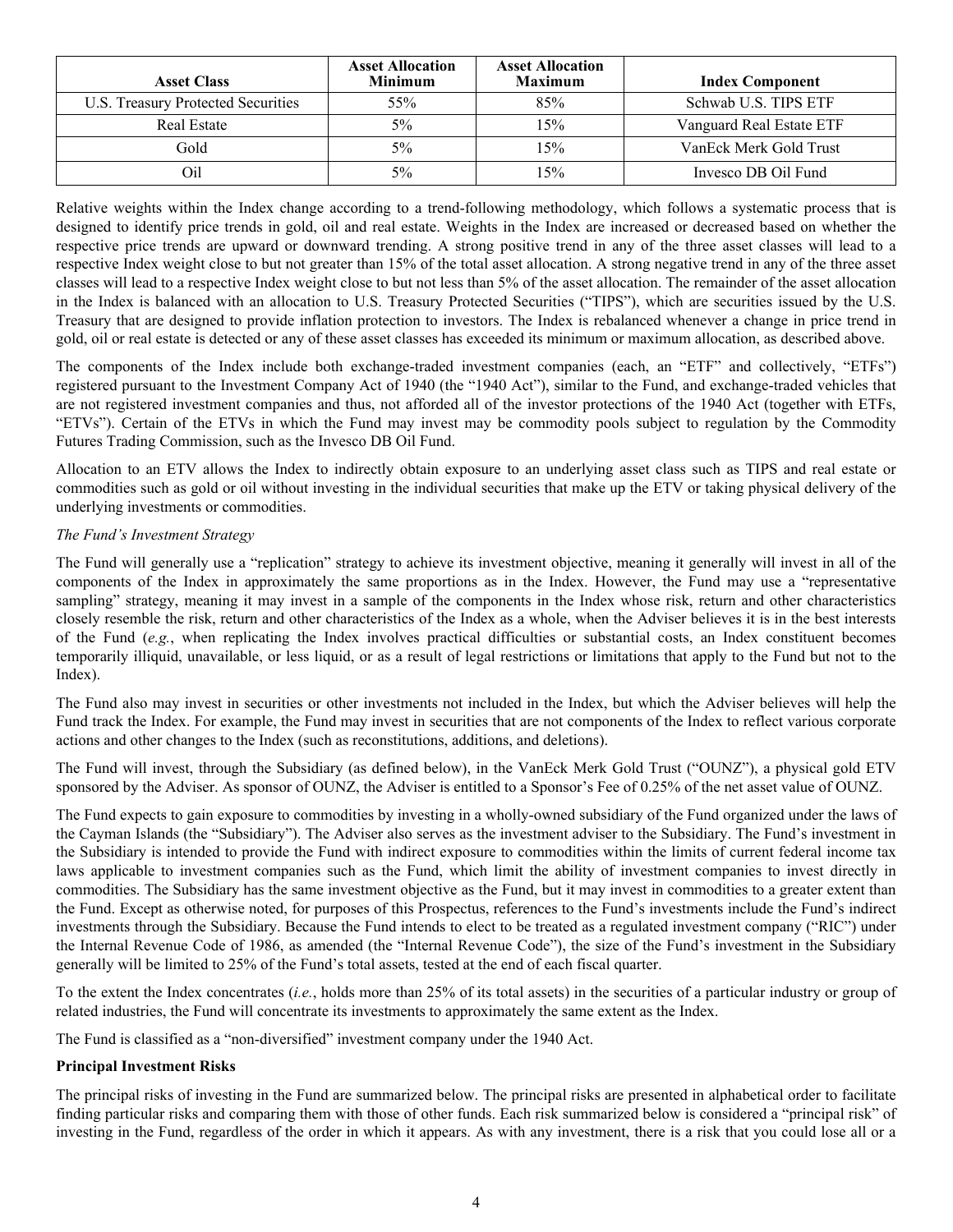portion of your investment in the Fund. Some or all of these risks may adversely affect the Fund's net asset value ("NAV"), trading price, yield, total return and/or ability to meet its objective. The following risks could affect the value of your investment in the Fund:

- **Cash Transaction Risk.** The Fund expects to effect certain of its creations and redemptions for cash, rather than in-kind securities. The Fund may be required to sell or unwind portfolio investments to obtain the cash needed to distribute redemption proceeds. This may cause the Fund to recognize a capital gain that it might not have recognized if it had made a redemption in kind. As a result, the Fund may pay out higher annual capital gain distributions than if the in-kind redemption process was used. The use of cash creations and redemptions may also cause the Fund's shares to trade in the market at wider bid-ask spreads or greater premiums or discounts to the Fund's NAV. Further, effecting purchases and redemptions primarily in cash may cause the Fund to incur certain costs, such as portfolio transaction costs. These costs can decrease the Fund's NAV if not offset by an authorized participant transaction fee.
- **• Commodities Risk**. Exposure to investments in physical commodities subjects the Fund to greater volatility than investments in traditional securities, such as stocks and bonds. Investing in physical commodities, whether directly or indirectly, is speculative and can be extremely volatile. The commodities markets may fluctuate rapidly based on a variety of factors, including overall market movements; economic events and policies; changes in interest rates or inflation rates; changes in monetary and exchange control programs; war; acts of terrorism; natural disasters; and technological developments. Variables such as disease, drought, floods, weather, trade, embargoes, tariffs and other political events, in particular, may have a larger impact on commodity prices than on traditional securities. The prices of commodities can also fluctuate widely due to supply and demand disruptions in major producing or consuming regions. Because certain commodities may be produced in a limited number of countries and may be controlled by a small number of producers, political, economic and supply-related events in such countries could have a disproportionate impact on the prices of such commodities. These factors may affect the value of the Fund in varying ways, and different factors may cause the value and the volatility of the Fund to move in inconsistent directions at inconsistent rates. The current or "spot" prices of physical commodities may also affect, in a volatile and inconsistent manner, the prices of futures contracts in respect of the relevant commodity.
- **Cybersecurity Risk.** Cybersecurity incidents may allow an unauthorized party to gain access to Fund assets or proprietary information, or cause the Fund, the Adviser, and/or other service providers (including custodians and financial intermediaries) to suffer data breaches or data corruption. Additionally, cybersecurity failures or breaches of the electronic systems of the Fund, the Adviser, or the Fund's other service providers, market makers, Authorized Participants ("APs") or the issuers of securities in which the Fund invests have the ability to cause disruptions and negatively impact the Fund's business operations, potentially resulting in financial losses to the Fund and its shareholders.
- **• Equity Market Risk.** The equity securities held in the Fund's portfolio may experience sudden, unpredictable drops in value or long periods of decline in value. This may occur because of factors that affect securities markets generally or factors affecting specific issuers, industries, sectors or companies in which the Fund invests. Common stocks are generally exposed to greater risk than other types of securities, such as preferred stocks and debt obligations, because common stockholders generally have inferior rights to receive payment from issuers.
- **• ETF Risks.** The Fund is an ETF, and, as a result of its structure, it is exposed to the following risks:
	- *◦ Authorized Participants, Market Makers, and Liquidity Providers Concentration Risk*. The Fund has a limited number of financial institutions that may act as APs. In addition, there may be a limited number of market makers and/or liquidity providers in the marketplace. To the extent either of the following events occur, Shares may trade at a material discount to NAV and possibly face delisting: (i) APs exit the business or otherwise become unable to process creation and/or redemption orders and no other APs step forward to perform these services, or (ii) market makers and/or liquidity providers exit the business or significantly reduce their business activities and no other entities step forward to perform their functions.
	- *◦ Costs of Buying or Selling Shares.* Due to the costs of buying or selling Shares, including brokerage commissions imposed by brokers and bid/ask spreads, frequent trading of Shares may significantly reduce investment results and an investment in Shares may not be advisable for investors who anticipate regularly making small investments.
	- *Shares May Trade at Prices Other Than NAV.* As with all ETFs, Shares may be bought and sold in the secondary market at market prices. Although it is expected that the market price of Shares will approximate the Fund's NAV, there may be times when the market price of Shares is more than the NAV intra-day (premium) or less than the NAV intra-day (discount) due to supply and demand of Shares or during periods of market volatility. This risk is heightened in times of market volatility, periods of steep market declines, and periods when there is limited trading activity for Shares in the secondary market, in which case such premiums or discounts may be significant.
	- *Trading*. Although Shares are listed for trading on the NYSE Arca, Inc. (the "Exchange") and may be traded on U.S. exchanges other than the Exchange, there can be no assurance that Shares will trade with any volume, or at all, on any stock exchange. In stressed market conditions, the liquidity of Shares may begin to mirror the liquidity of the Fund's underlying portfolio holdings, which can be significantly less liquid than Shares.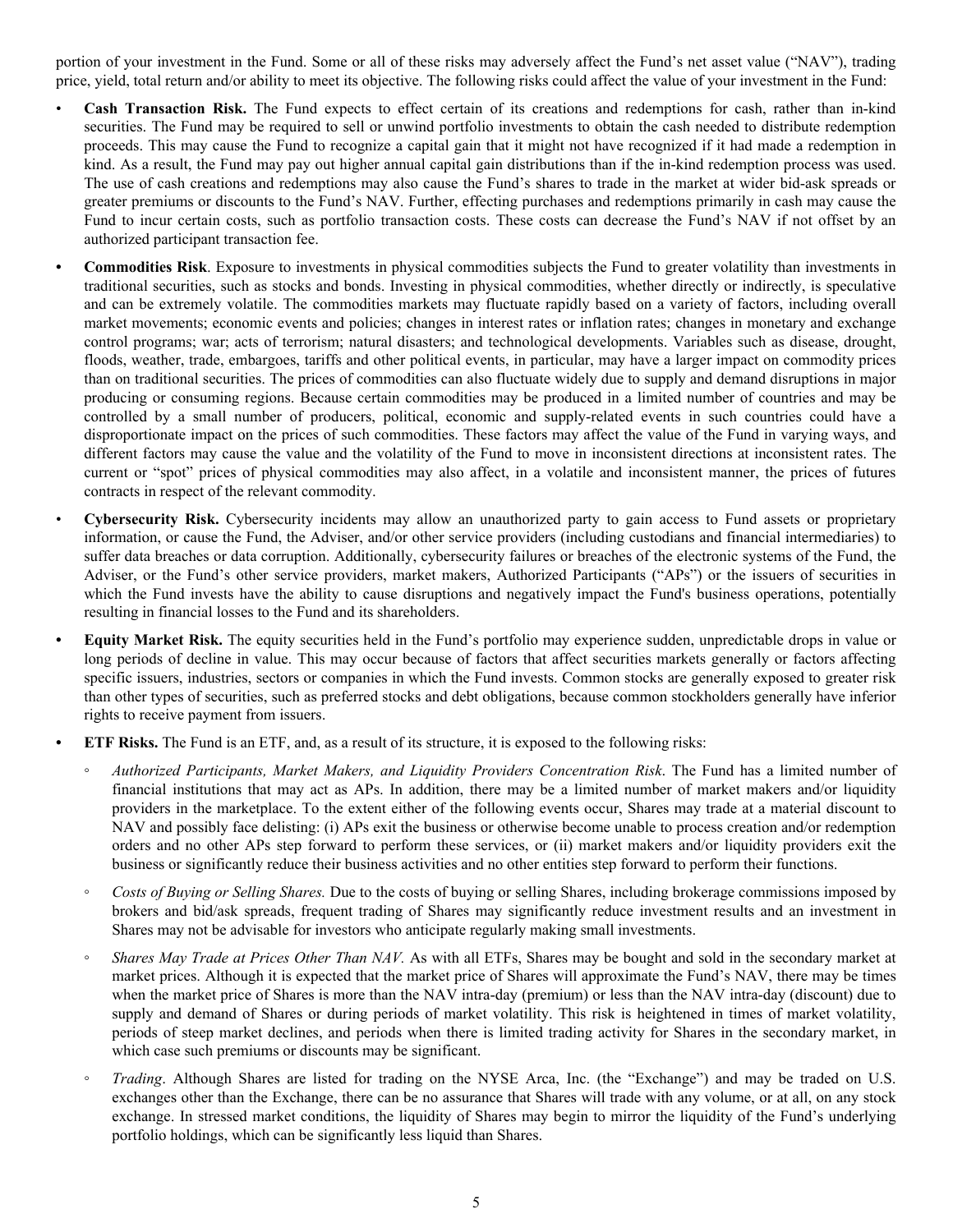- **ETV Risk.** The risks of investing in an ETV generally reflect the same risks as owning the underlying securities or other instruments to which the ETV is designed to provide exposure. The shares of certain ETVs may trade at a premium or discount to their intrinsic value (*i.e.*, the market value may differ from the net asset value of an ETV's shares). For example, supply and demand for shares of an ETV or market disruptions may cause the market price of the ETV to deviate from the value of the ETV's investments, which may be emphasized in less liquid markets. By investing in an ETV, the Fund indirectly bears the proportionate share of any fees and expenses of the ETV in addition to Fund's direct fees and expenses. Additionally, trading in an ETV may be halted by the exchange on which it trades.
- **• Gold Investment Risk.** The Fund may be sensitive to changes in the price of gold. Competitive pressures may have a significant effect on the financial condition of companies in such industry. Also, such companies are highly dependent on the price of certain precious metals. These prices may fluctuate substantially over short periods of time, so the Fund's Share price may be more volatile than other types of investments. The price of gold rises and falls in response to many factors, including: economic cycles; changes in inflation or expectations about inflation in various countries; interest rates; currency fluctuations; metal sales by governments, central banks, or international agencies; investment speculation; resource availability; fluctuations in industrial and commercial supply and demand; government regulation of the metals and materials industries; and government prohibitions or restrictions on the private ownership of certain precious and rare metals.
- **Inflation-Indexed Securities Risk.** The principal amount of an inflation-indexed security typically increases with inflation and decreases with deflation, as measured by a specified index. It is possible that, in a period of declining inflation rates, the Fund could receive at maturity less than the initial principal amount of an inflation-indexed security. Changes in the values of inflationindexed securities may be difficult to predict, and it is possible that an investment in such securities will have an effect different from that anticipated.
- **• Liquidity Risk**. Liquidity risk exists when particular investments are difficult to purchase or sell. This can reduce the Fund's returns because the Fund may be unable to transact at advantageous times or prices.
- *•* **Market Risk.** The trading prices of securities and other instruments fluctuate in response to a variety of factors. These factors include events impacting the entire market or specific market segments, such as political, market and economic developments, as well as events that impact specific issuers. The Fund's NAV and market price, like security and commodity prices generally, may fluctuate significantly in response to these and other factors. As a result, an investor could lose money over short or long periods of time. U.S. and international markets have experienced significant periods of volatility in recent years due to a number of these factors, including the impact of the COVID-19 pandemic and related public health issues, growth concerns in the U.S. and overseas, uncertainties regarding interest rates, trade tensions and the threat of tariffs imposed by the U.S. and other countries. These developments as well as other events could result in further market volatility and negatively affect financial asset prices, the liquidity of certain securities and the normal operations of securities exchanges and other markets. It is unknown how long circumstances related to the pandemic will persist, whether they will reoccur in the future, whether efforts to support the economy and financial markets will be successful, and what additional implications may follow from the pandemic. The impact of these events and other epidemics or pandemics in the future could adversely affect Fund performance.
- **• New Fund Risk.** The Fund is a recently organized investment company with no operating history. As a result, prospective investors have no track record or history on which to base their investment decision.
- **• Non-Diversification Risk.** Because the Fund is "non-diversified," it may invest a greater percentage of its assets in the securities of a single issuer or a lesser number of issuers than if it was a diversified fund. As a result, the Fund may be more exposed to the risks associated with and developments affecting an individual issuer or a lesser number of issuers than a fund that invests more widely. This may increase the Fund's volatility and cause the performance of a relatively small number of issuers to have a greater impact on the Fund's performance.
- **Oil Investment Risk.** Several factors may affect the price of crude oil and, in turn, the WTI crude oil futures contracts and other assets to which the Fund may have either indirect or direct exposure. These factors include, but are not limited to, significant increases or decreases in the available supply or demand of crude oil, storage costs, technological factors related to new or improved extraction, refining and processing equipment and/or methods, a significant change in the attitude of speculators and investors towards crude oil, large purchases or sales of crude oil by governments or large institutions, other political factors such as new regulations or political discord in oil producing countries, as well as a significant increase or decrease in crude oil hedging activity by crude oil producers. Contemporaneous with the onset of the COVID-19 pandemic in the U.S., crude oil markets experienced shocks to the supply of and demand for crude oil. This led to an oversupply of crude oil, which impacted the price of crude oil and futures contracts on crude oil and caused historic volatility in the market for crude oil and crude oil futures contracts. More recently, in response to Russia's military invasion of Ukraine in 2022, the United States banned oil and other energy imports from Russia, and the United Kingdom made a commitment to phase out oil imports from Russia by the end of 2022. The extent and duration of the war in Ukraine and the longevity and severity of sanctions remain unknown, but they could have a significant adverse impact on the price and availability of certain commodities throughout the world, including oil.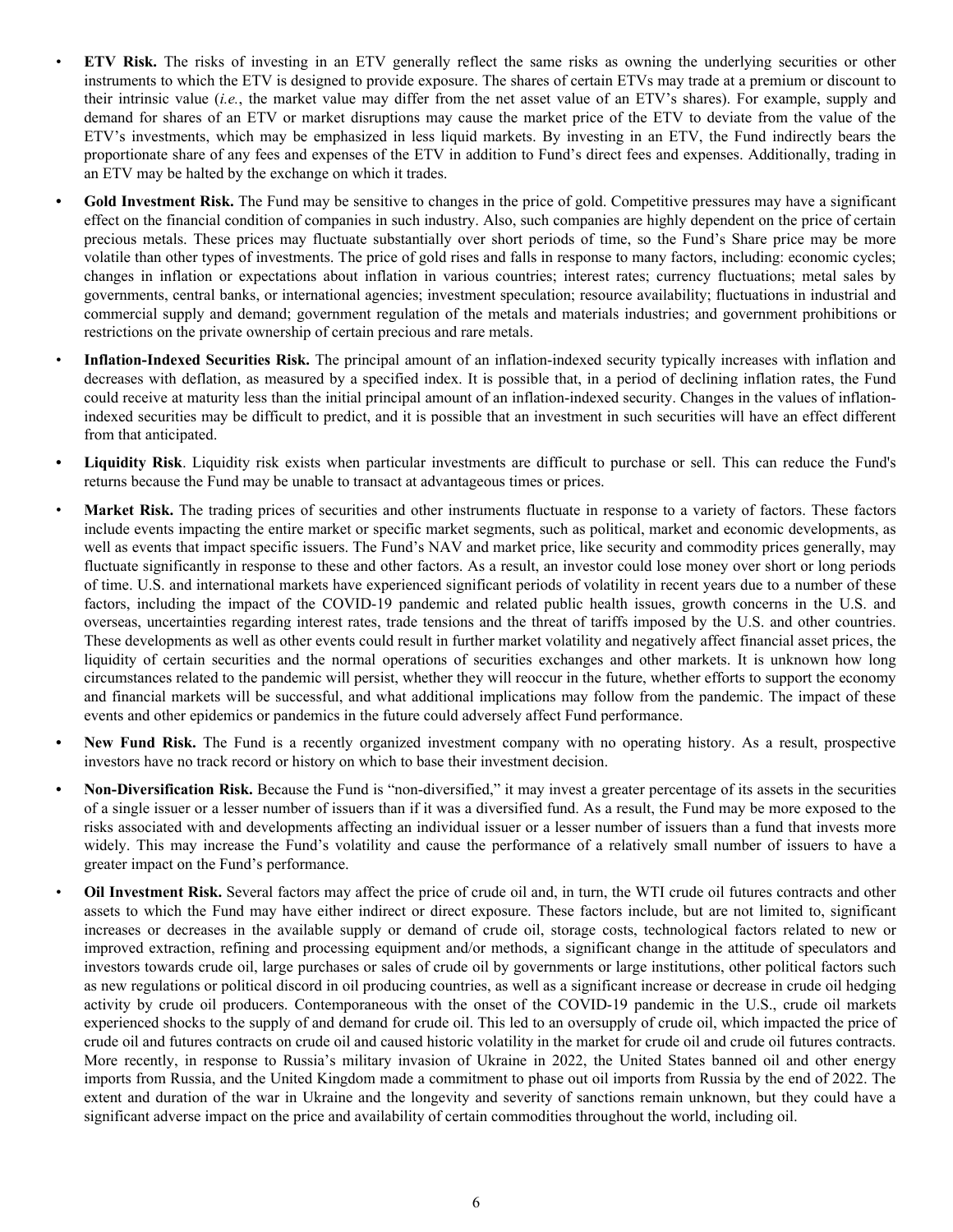- **Passive Investment Risk.** The Fund is not actively managed and the Adviser would not sell shares of an equity security due to current or projected underperformance of a security industry or sector unless that security is removed from the Index or the selling of shares of that security is otherwise required upon a rebalancing of the Index as addressed in the Index methodology.
- *•* **Real Estate Companies Risk.** Investment in real estate companies exposes the Fund to the risks of owning real estate directly. Real estate is highly sensitive to general and local economic conditions and developments. The U.S. real estate market may experience and has, in the past, experienced a decline in value, with certain regions experiencing significant losses in property values. Many real estate companies utilize leverage (and some may be highly leveraged), which increases investment risk and the risk normally associated with debt financing, and could potentially increase the Fund's volatility and losses. Exposure to such real estate may adversely affect Fund performance.
- **• Subsidiary Investment Risk.** By investing in the Subsidiary, the Fund is indirectly exposed to the risks associated with the Subsidiary's investments. The derivatives and other investments held by the Subsidiary are generally similar to those that are permitted to be held by the Fund and are subject to the same risks that apply to similar investments if held directly by the Fund. The Subsidiary is not registered under the 1940 Act, and, unless otherwise noted in this Prospectus, is not subject to all the investor protections of the 1940 Act. Changes in the laws of the United States and/or the Cayman Islands could result in the inability of the Fund and/or the Subsidiary to continue to operate as it does currently and could adversely affect the Fund. For example, the Cayman Islands does not currently impose any income, corporate or capital gains tax or withholding tax on the Subsidiary. If Cayman Islands law changes such that the Subsidiary must pay Cayman Islands taxes, Fund shareholders would likely suffer decreased investment returns.

• **Tax Risk.** The Fund may gain most of its exposure to the commodities markets through its investment in the Subsidiary, which may invest directly or indirectly in commodity-linked derivative instruments. In order for the Fund to qualify as a RIC under Subchapter M of the Internal Revenue Code, the Fund must, among other requirements, derive at least 90% of its gross income for each taxable year from sources generating "qualifying income" for purposes of the "qualifying income test," which is described in more detail in the section titled "Federal Income Taxes" in the SAI. The Fund's investment in the Subsidiary is expected to provide the Fund with exposure to the commodities markets within the limitations of the federal tax requirements of Subchapter M of the Internal Revenue Code for qualification as a RIC. The "Subpart F" income (defined in Section 951 of the Internal Revenue Code to include passive income, including from commodity-linked derivatives) of the Fund attributable to its investment in the Subsidiary is "qualifying income" to the Fund to the extent that such income is derived with respect to the Fund's business of investing in stock, securities or currencies. The Fund expects its "Subpart F" income attributable to its investment in the Subsidiary to be derived with respect to the Fund's business of investing in stock, securities or currencies and accordingly expects its "Subpart F" income attributable to its investment in the Subsidiary to be treated as "qualifying income." Furthermore, while the applicable rules do not require distributions from the Subsidiary, the Fund intends to cause the Subsidiary to make distributions that would allow the Fund to make timely distributions to its shareholders. The Fund generally will be required to include in its own taxable income the "Subpart F" income of the Subsidiary for a tax year, regardless of whether the Fund receives a distribution of the Subsidiary's income in that tax year, and this income would nevertheless be subject to the distribution requirement for qualification as a RIC and would be taken into account for purposes of the 4% excise tax. The Adviser will carefully monitor the Fund's investments in the Subsidiary to ensure that no more than 25% of the Fund's assets are invested in the Subsidiary to comply with the Fund's asset diversification test as described in more detail in the SAI.

If the Fund did not qualify as a RIC for any taxable year and certain relief provisions were not available, the Fund's taxable income would be subject to tax at the Fund level and to a further tax at the shareholder level when such income is distributed. In such event, in order to re-qualify for taxation as a RIC, the Fund might be required to recognize unrealized gains, pay substantial taxes and interest and make certain distributions. This would cause investors to incur higher tax liabilities than they otherwise would have incurred and would have a negative impact on Fund returns. In such event, the Fund's Board of Trustees may determine to reorganize or close the Fund or materially change the Fund's investment objective and strategies. In the event that the Fund fails to qualify as a RIC, the Fund will promptly notify shareholders of the implications of that failure.

- **Tracking Error Risk.** As with all index funds, the performance of the Fund and its Index may differ from each other for a variety of reasons. For example, the Fund incurs operating expenses and portfolio transaction costs not incurred by the Index. In addition, the Fund may not be fully invested in the securities of the Index at all times or may hold securities not included in the Index.
- **U.S. Treasury Obligations Risk.** U.S. Treasury obligations, including U.S. TIPS, may differ from other fixed income securities in their interest rates, maturities, times of issuance and other characteristics. Similar to other issuers, changes to the financial condition or credit rating of the U.S. government may cause the value of the Fund's U.S. Treasury obligations to decline. With respect to TIPS, interest payments are unpredictable and will fluctuate as the principal and corresponding interest payments are adjusted for inflation. There can be no assurance that the Consumer Price Index ("CPI") will accurately measure the real rate of inflation in the prices of goods and services. TIPS are also subject to credit risk and duration risk. Credit risk is the risk that an issuer will not make timely payments of principal and interest. Duration risk is the risk that holding long duration and long maturity investments will magnify certain other risks, including interest rate risk and credit risk.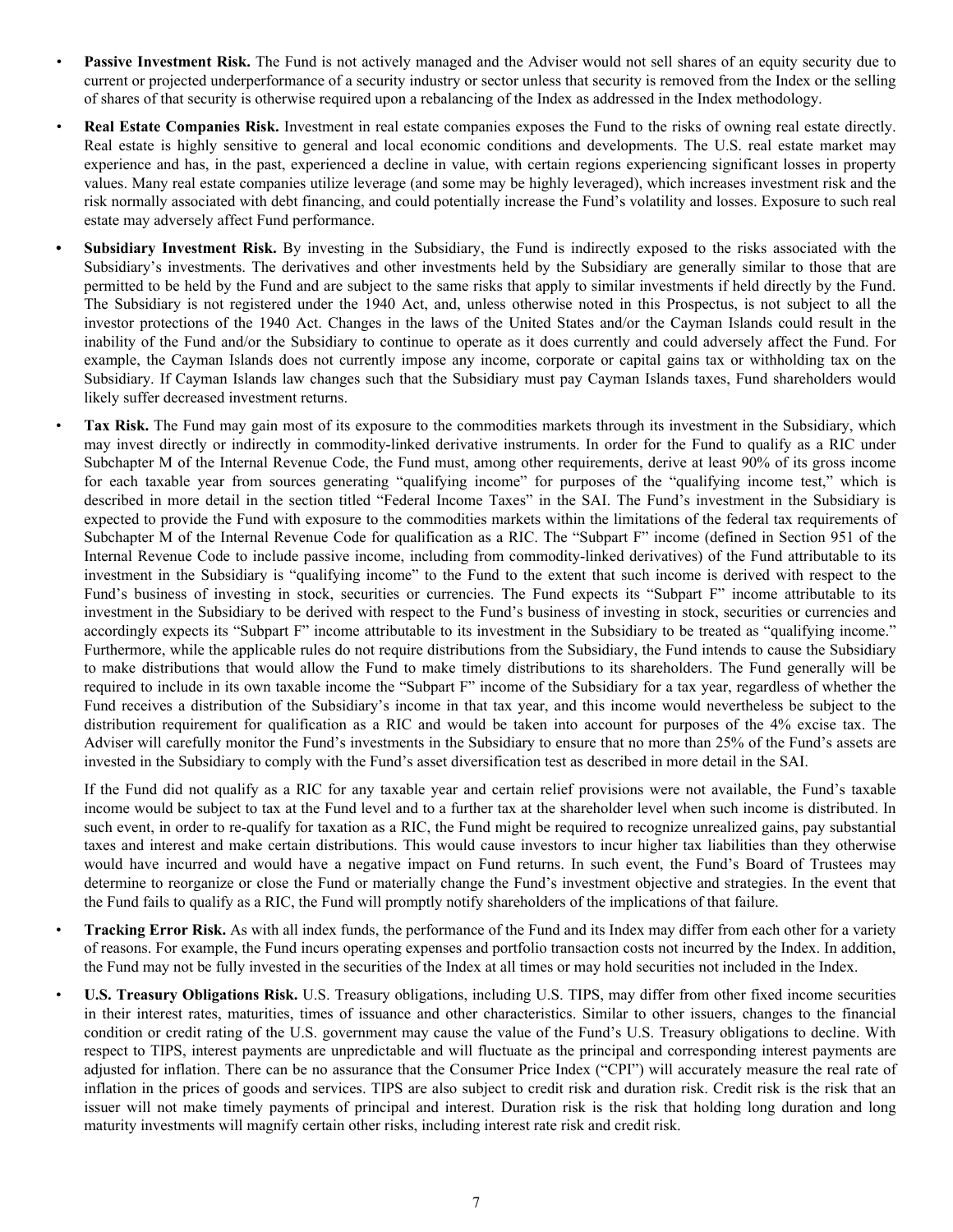• **Whipsaw Markets Risk.** The Fund may be subject to the forces of "whipsaw" markets (as opposed to choppy or stable markets), in which significant price movements develop but then repeatedly reverse. "Whipsaw" describes a situation where a security's price is moving in one direction but then quickly pivots to move in the opposite direction. Such market conditions could cause substantial losses to the Fund.

#### **Performance**

The Fund is new and therefore does not have a performance history for a full calendar year. In the future, performance information for the Fund will be presented in this section. Updated performance information is available on the Fund's website at www.merkfunds.com.

#### **Management**

| <i>Investment Adviser:</i> | Merk Investments LLC                                                                                                                                                                                                                                                                                                                                                                   |
|----------------------------|----------------------------------------------------------------------------------------------------------------------------------------------------------------------------------------------------------------------------------------------------------------------------------------------------------------------------------------------------------------------------------------|
| <i>Portfolio Managers:</i> | Axel Merk, President and Chief Investment Officer of the Adviser, Daniel Lucas, CFA, Managing<br>Director - Quantitative Research & Trading of the Adviser, and Nicholas Reece, CFA, Vice President -<br>Macro Research & Investment Strategy of the Adviser, and each a Portfolio Manager of the Adviser, have<br>been portfolio managers of the Fund since its inception in May 2022 |

#### **Purchase and Sale of Shares**

The Fund issues and redeems Shares at NAV only in large blocks known as "Creation Units," which only APs (typically, brokerdealers) may purchase or redeem. The Fund generally issues and redeems Creation Units in exchange for a portfolio of securities and/ or a designated amount of U.S. cash.

Shares are listed on the Exchange, and individual Shares may only be bought and sold in the secondary market through a broker or dealer at market prices, rather than NAV. Because Shares trade at market prices rather than NAV, Shares may trade at a price greater than NAV (premium) or less than NAV (discount).

An investor may incur costs attributable to the difference between the highest price a buyer is willing to pay to purchase Shares (the "bid" price) and the lowest price a seller is willing to accept for Shares (the "ask" price) when buying or selling Shares in the secondary market. The difference in the bid and ask prices is referred to as the "bid-ask spread."

Recent information regarding the Fund's NAV, market price, how often Shares traded on the Exchange at a premium or discount, and bid-ask spreads can be found on the Fund's website at www.merkfunds.com.

## **Tax Information**

The Fund's distributions are generally taxable as ordinary income, qualified dividend income, or capital gains (or a combination), unless your investment is in an individual retirement account ("IRA") or other tax-advantaged account. Distributions on investments made through tax-deferred arrangements may be taxed later upon withdrawal of assets from those accounts.

#### **Financial Intermediary Compensation**

If you purchase Shares through a broker-dealer or other financial intermediary (such as a bank) (an "Intermediary"), the Adviser or its affiliates may pay Intermediaries for certain activities related to the Fund, including participation in activities that are designed to make Intermediaries more knowledgeable about exchange-traded products, including the Fund, or for other activities, such as marketing, educational training or other initiatives related to the sale or promotion of Shares. These payments may create a conflict of interest by influencing the Intermediary and your salesperson to recommend the Fund over another investment. Any such arrangements do not result in increased Fund expenses. Ask your salesperson or visit the Intermediary's website for more information.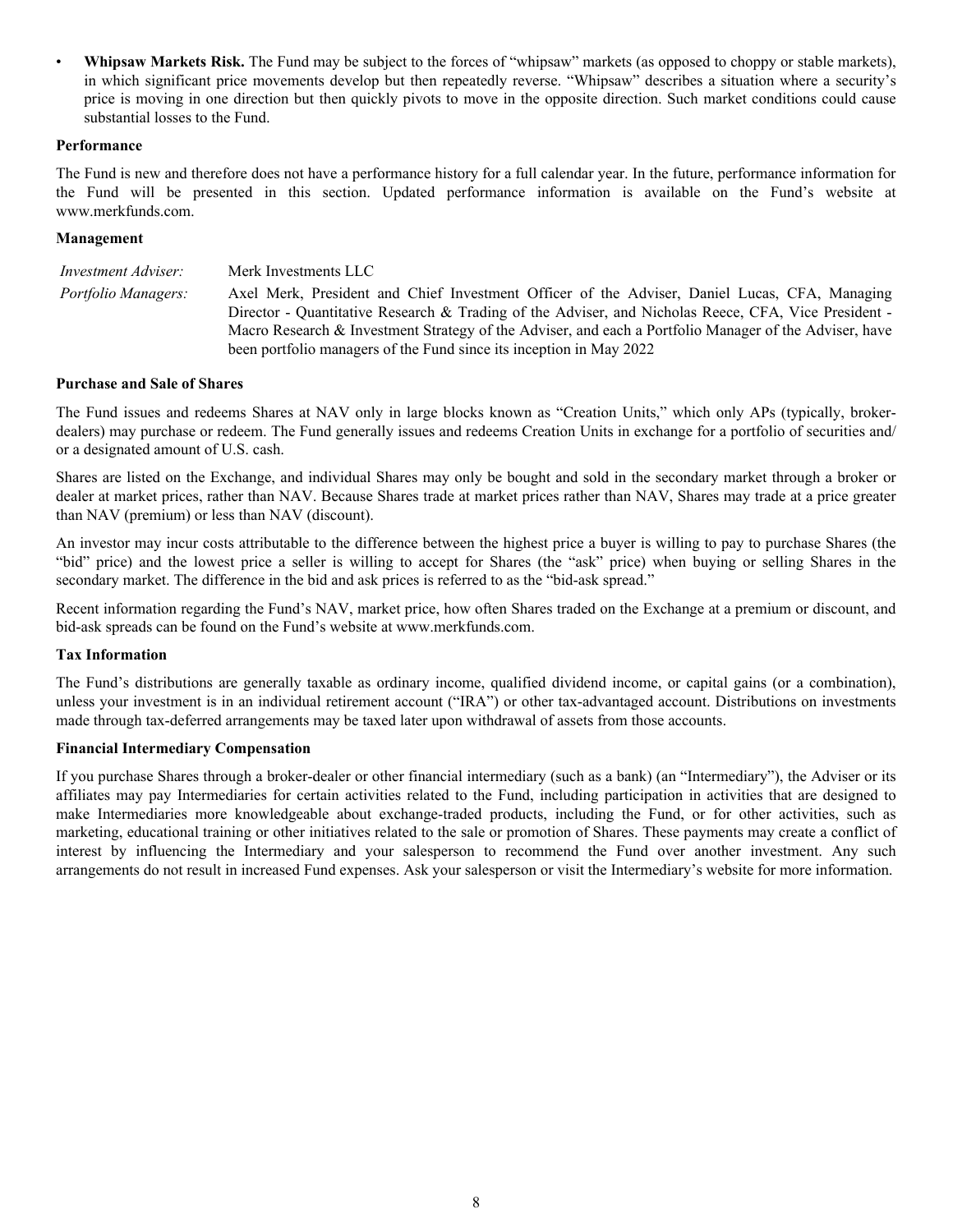### **ADDITIONAL INFORMATION ABOUT THE FUND**

#### **Investment Objective**

The Fund's investment objective has been adopted as a non-fundamental investment policy and may be changed without shareholder approval upon written notice to shareholders.

#### **Principal Investment Strategy**

TIPS are marketable securities whose principal is adjusted based on changes in the Consumer Price Index. With inflation (an increase in the CPI), the principal increases, and with deflation (a decrease in the CPI), the principal decreases. The relationship between TIPS and the CPI affects both the principal amount paid when a TIPS instrument matures and the amount of interest that a TIPS instrument pays semi-annually. When a TIPS instrument matures, the principal paid is the greater of the CPI-adjusted principal or the original principal. TIPS pay interest at a fixed rate. However, because the fixed rate is applied to the CPI-adjusted principal, interest payments can vary in amount from one period to the next. If inflation occurs, the interest payment increases. In the event of deflation, the interest payment decreases. The Fund may purchase TIPS of any maturity.

#### **Principal Investment Risks**

An investment in the Fund entails risks. The Fund could lose money, or its performance could trail that of other investment alternatives. The following provides additional information about the Fund's principal risks. It is important that investors closely review and understand these risks before making an investment in the Fund. Just as in the Fund's summary section, the principal risks are presented in alphabetical order to facilitate finding particular risks and comparing them with those of other funds. Each risk summarized below is considered a "principal risk" of investing in the Fund, regardless of the order in which it appears.

- **Cash Transaction Risk.** The Fund expects to effect certain of its creations and redemptions for cash, rather than in-kind securities. The Fund may be required to sell or unwind portfolio investments to obtain the cash needed to distribute redemption proceeds. This may cause the Fund to recognize a capital gain that it might not have recognized if it had made a redemption inkind. As a result, the Fund may pay out higher annual capital gain distributions than if the in-kind redemption process was used. The use of cash creations and redemptions may also cause the Fund's shares to trade in the market at wider bid-ask spreads or greater premiums or discounts to the Fund's NAV. As a practical matter, only institutions and large investors, such as market makers or other large broker dealers, create or redeem shares directly through the Fund. Most investors will buy and sell shares of the Fund on an exchange through a broker-dealer. Furthermore, the Fund may not be able to execute cash transactions for creation and redemption purposes at the same price used to determine the Fund's NAV. To the extent that the maximum additional charge for creation or redemption transactions is insufficient to cover the execution shortfall, the Fund's performance could be negatively impacted.
	- **• Commodities Risk.** Exposure to investments in physical commodities subjects the Fund to greater volatility than investments in traditional securities, such as stocks and bonds. Investing in physical commodities, whether directly or indirectly, is speculative and can be extremely volatile. Volatility in the commodities markets may be caused by changes in overall market movements; economic events and policies; war; acts of terrorism; natural disasters; and technological developments. The current or "spot" prices of physical commodities may also affect, in a volatile and inconsistent manner, the prices of futures contracts in respect of the relevant commodity. Certain commodities are used primarily in one industry, and fluctuations in levels of activity in one industry may have a disproportionate effect on global demand for a particular commodity. Moreover, recent growth in industrial production and gross domestic product has made some developing nations oversized users of commodities and has increased the extent to which certain commodities prices are influenced by those markets. Certain of the ETVs in which the Fund may invest are expected to be commodity pools that provide exposure to physical commodities such as precious metals or non-physical commodities, such as oil futures contracts.
	- **Cybersecurity Risk.** With the increased use of technologies such as the Internet and the dependence on computer systems to perform business and operational functions, funds (such as the Fund) and their service providers may be prone to operational and information security risks resulting from cyber-attacks and/or technological malfunctions. In general, cyber-attacks are deliberate, but unintentional events may have similar effects. Cyber-attacks include, among others, stealing or corrupting data maintained online or digitally, preventing legitimate users from accessing information or services on a website, releasing confidential information without authorization, and causing operational disruption. Cybersecurity incidents may allow an unauthorized party to gain access to Fund assets or proprietary information, or cause the Fund, the Adviser, and/or other service providers (including custodians and financial intermediaries) to suffer data breaches or data corruption. Additionally, cybersecurity failures or breaches of the electronic systems of the Fund, the Adviser, or the Fund's other service providers, market makers, APs or the issuers of securities in which the Fund invests have the ability to cause disruptions and negatively impact the Fund's business operations, potentially resulting in financial losses to the Fund and its shareholders. For instance, cyber-attacks or technical malfunctions may interfere with the processing of shareholder or other transactions, affect the Fund's ability to calculate its NAV, cause the release of private shareholder information or confidential Fund information, impede trading, cause reputational damage, and subject the Fund to regulatory fines, penalties or financial losses, reimbursement or other compensation costs, and additional compliance costs. Cyber-attacks or technical malfunctions may render records of Fund assets and transactions, shareholder ownership of Fund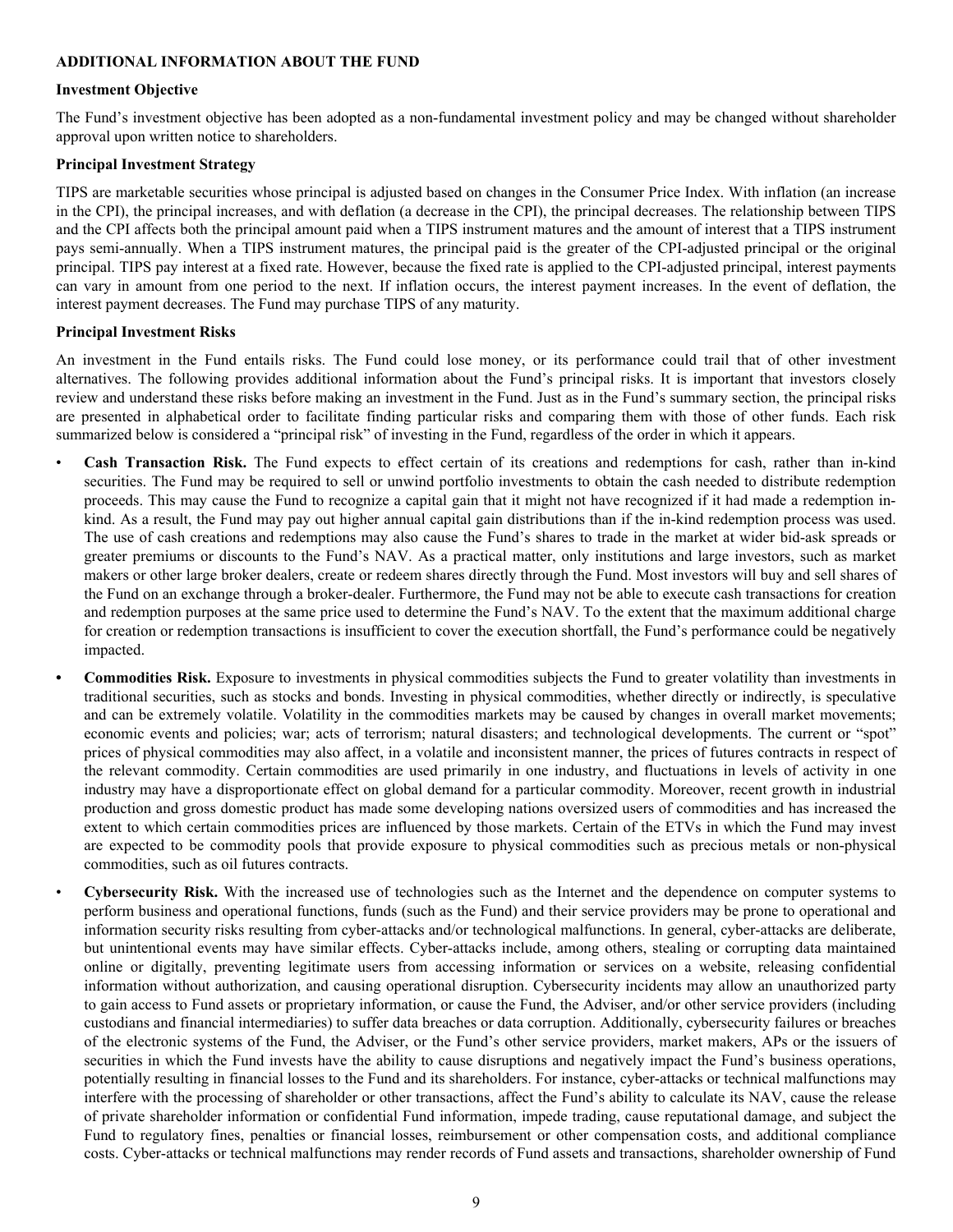Shares, and other data integral to the functioning of the Fund inaccessible or inaccurate or incomplete. The Fund may also incur substantial costs for cybersecurity risk management in order to prevent cyber incidents in the future. The Fund and its shareholders could be negatively impacted as a result.

**• Equity Market Risk.** Common stocks are susceptible to general stock market fluctuations and to volatile increases and decreases in value as market confidence in and perceptions of their issuers change. These investor perceptions are based on various and unpredictable factors including: expectations regarding government, economic, monetary and fiscal policies; inflation and interest rates; economic expansion or contraction; and global or regional political, economic and banking crises. If you held common stock, or common stock equivalents, of any given issuer, you would generally be exposed to greater risk than if you held preferred stocks and debt obligations of the issuer because common stockholders, or holders of equivalent interests, generally have inferior rights to receive payments from issuers in comparison with the rights of preferred stockholders, bondholders, and other creditors of such issuers.

Beginning in the first quarter of 2020, financial markets in the United States and around the world experienced extreme and in many cases unprecedented volatility and severe losses due to the global pandemic caused by COVID-19, a novel coronavirus. The pandemic has resulted in a wide range of social and economic disruptions, including closed borders, voluntary or compelled quarantines of large populations, stressed healthcare systems, reduced or prohibited domestic or international travel, supply chain disruptions, and so-called "stay-at-home" orders throughout much of the United States and many other countries. The fall-out from these disruptions has included the rapid closure of businesses deemed "non-essential" by federal, state, or local governments and rapidly increasing unemployment, as well as greatly reduced liquidity for certain instruments at times. Some sectors of the economy and individual issuers have experienced particularly large losses. Such disruptions may continue for an extended period of time or reoccur in the future to a similar or greater extent. In response, the U.S. government and the Federal Reserve have taken extraordinary actions to support the domestic economy and financial markets, resulting in very low interest rates and in some cases negative yields. It is unknown how long circumstances related to the pandemic will persist, whether they will reoccur in the future, whether efforts to support the economy and financial markets will be successful, and what additional implications may follow from the pandemic. The impact of these events and other epidemics or pandemics in the future could adversely affect Fund performance.

- **• ETF Risks.** The Fund is an ETF, and, as a result of its structure, it is exposed to the following risks:
	- *◦ Authorized Participants, Market Makers, and Liquidity Providers Concentration Risk.* The Fund has a limited number of financial institutions that may act as APs. In addition, there may be a limited number of market makers and/or liquidity providers in the marketplace. To the extent either of the following events occur, Shares may trade at a material discount to NAV and possibly face delisting: (i) APs exit the business or otherwise become unable to process creation and/or redemption orders and no other APs step forward to perform these services, or (ii) market makers and/or liquidity providers exit the business or significantly reduce their business activities and no other entities step forward to perform their functions.
	- *◦ Costs of Buying or Selling Shares.* Investors buying or selling Shares in the secondary market will pay brokerage commissions or other charges imposed by brokers, as determined by that broker. Brokerage commissions are often a fixed amount and may be a significant proportional cost for investors seeking to buy or sell relatively small amounts of Shares. In addition, secondary market investors will also incur the cost of the difference between the price at which an investor is willing to buy Shares (the "bid" price) and the price at which an investor is willing to sell Shares (the "ask" price). This difference in bid and ask prices is often referred to as the "spread" or "bid/ask spread." The bid/ask spread varies over time for Shares based on trading volume and market liquidity, and is generally lower if Shares have more trading volume and market liquidity and higher if Shares have little trading volume and market liquidity. Further, a relatively small investor base in the Fund, asset swings in the Fund and/or increased market volatility may cause increased bid/ask spreads. Due to the costs of buying or selling Shares, including bid/ask spreads, frequent trading of Shares may significantly reduce investment results and an investment in Shares may not be advisable for investors who anticipate regularly making small investments.
	- *Shares May Trade at Prices Other Than NAV.* As with all ETFs, Shares may be bought and sold in the secondary market at market prices. Although it is expected that the market price of Shares will approximate the Fund's NAV, there may be times when the market price of Shares is more than the NAV intra-day (premium) or less than the NAV intra-day (discount) due to supply and demand of Shares or during periods of market volatility. This risk is heightened in times of market volatility or periods of steep market declines and periods when there is limited trading activity for Shares in the secondary market, in which case such premiums or discounts may be significant. The market price of Shares during the trading day, like the price of any exchange-traded security, includes a "bid/ask" spread charged by the exchange specialist, market makers or other participants that trade Shares. In times of severe market disruption, the bid/ask spread can increase significantly. At those times, Shares are most likely to be traded at a discount to NAV, and the discount is likely to be greatest when the price of Shares is falling fastest, which may be the time that you most want to sell your Shares. The Adviser believes that, under normal market conditions, large market price discounts or premiums to NAV will not be sustained because of arbitrage opportunities.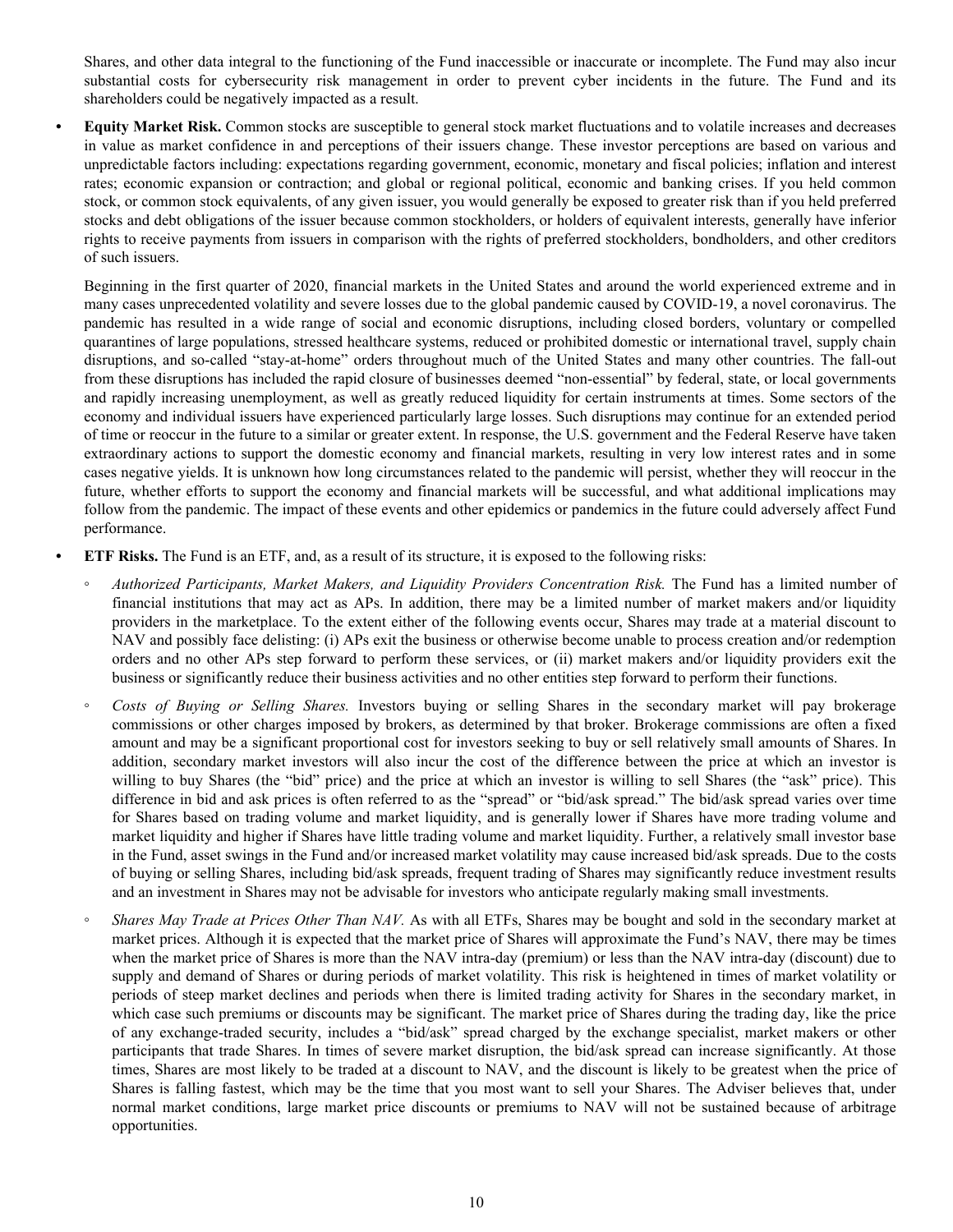- *Trading*. Although Shares are listed for trading on the Exchange and may be listed or traded on U.S. and non-U.S. stock exchanges other than the Exchange, there can be no assurance that an active trading market for such Shares will develop or be maintained. Trading in Shares may be halted due to market conditions or for reasons that, in the view of the Exchange, make trading in Shares inadvisable. In addition, trading in Shares on the Exchange is subject to trading halts caused by extraordinary market volatility pursuant to Exchange "circuit breaker" rules, which temporarily halt trading on the Exchange when a decline in the S&P 500 Index during a single day reaches certain thresholds (*e.g.*, 7%, 13%, and 20%). Additional rules applicable to the Exchange may halt trading in Shares when extraordinary volatility causes sudden, significant swings in the market price of Shares. There can be no assurance that Shares will trade with any volume, or at all, on any stock exchange. In stressed market conditions, the liquidity of Shares may begin to mirror the liquidity of the Fund's underlying portfolio holdings, which can be significantly less liquid than Shares.
- **• ETV Risk.** The Fund may invest in other ETVs, including ETFs and exchange-traded vehicles that are not registered investment companies. In addition to the risks associated with the underlying assets held by an ETF, investments in other ETFs are subject to the following additional risks: (1) the ETF's shares may trade at a price above or below its NAV; (2) an active trading market for the ETF's shares may not develop or be maintained; (3) the listing exchange may halt trading of an ETF's shares or delist the ETF if deemed appropriate by the exchange's officials; (4) a passively managed ETF may not accurately track the performance of the reference asset; and (5) a passively managed ETF would not necessarily sell a security because the issuer of the security was in financial trouble unless the security is removed from the index the ETF seeks to track. Investment in ETFs may involve duplication of management fees and certain other expenses, as the Fund indirectly bears its proportionate share of any expenses paid by the ETFs in which it invests.

The risks of investing in exchange-traded vehicles not registered under the 1940 Act, which may include commodity pools, generally reflect the risks of owning the ETV's underlying investments or commodities. Additionally, ETVs are subject to the risk that a lack of liquidity in the shares of the ETV can cause the value of an ETV's shares to be more volatile than the underlying investments or commodities. An ETV that invests in physical gold or silver may be, or may become, subject to regulatory trading limits that could adversely affect the value of its shares and could affect its ability to pursue its investment objective. Additionally, ETVs not registered under the 1940 Act are not subject to the regulatory scheme and investor protections of the 1940 Act. In the event such an ETV that is held by the Fund defaults on its obligations to its shareholders, including the Fund, shareholders will not have a claim on the ETV's holdings. In addition, income derived from certain ETVs that provide exposure to commodities is generally not qualifying income for purposes of the Fund's RIC diversification tests under the Internal Revenue Code and may adversely affect the Fund's qualification as a RIC.

Gold Risk. The Fund may be sensitive to changes in the price of gold. Competitive pressures may have a significant effect on the financial condition of companies in such industry. Also, such companies are highly dependent on the price of certain precious metals. These prices may fluctuate substantially over short periods of time, so the Fund's Share price may be more volatile than other types of investments. The prices of precious metals rise and fall in response to many factors, including: economic cycles; changes in inflation or expectations about inflation in various countries; interest rates; currency fluctuations; metal sales by governments, central banks, or international agencies; investment speculation; resource availability; fluctuations in industrial and commercial supply and demand; government regulation of the metals and materials industries; and government prohibitions or restrictions on the private ownership of certain precious and rare metals.

In times of stable economic growth, traditional equity and debt investments could offer greater appreciation potential, and the value of precious metals may be adversely affected, which could in turn affect the Fund's returns. The production and sale of precious metals by governments, central banks, or other large holders can be affected by various economic, financial, social, and political factors, which may be unpredictable and may have a significant impact on the supply and prices of precious metals. Economic and political conditions in those countries that are the largest producers of precious metals may have a direct effect on the production and marketing of such metals and on sales of central bank holdings. Some precious metals mining operation companies may hedge their exposure to falls in precious metals prices by selling forward future production, which may result in lower returns during periods when the price of precious metals increases. The precious metals industry can be significantly affected by events relating to international political developments, the success of exploration projects, commodity prices, and tax and government regulations. If a natural disaster or other event with a significant economic impact occurs in a region where the companies in which the Fund invests operate, such disaster or event could negatively affect the profitability of such companies and, in turn, the Fund's investment in them.

• **Inflation-Indexed Securities Risk.** The principal amount of an inflation-indexed security typically increases with inflation and decreases with deflation, as measured by a specified index. It is possible that, in a period of declining inflation rates, the Fund could receive at maturity less than the initial principal amount of an inflation-indexed security. Although the holders of U.S. TIPS receive no less than the par value of the security at maturity, if the Fund purchases U.S. TIPS in the secondary market whose principal values have previously been adjusted upward and there is a period of subsequent declining inflation rates, the Fund may receive at maturity less than it invested. Depending on the changes in inflation rates during the period the Fund holds an inflationindexed security, the Fund may earn less on the security than on a conventional bond. The principal amounts of inflation-indexed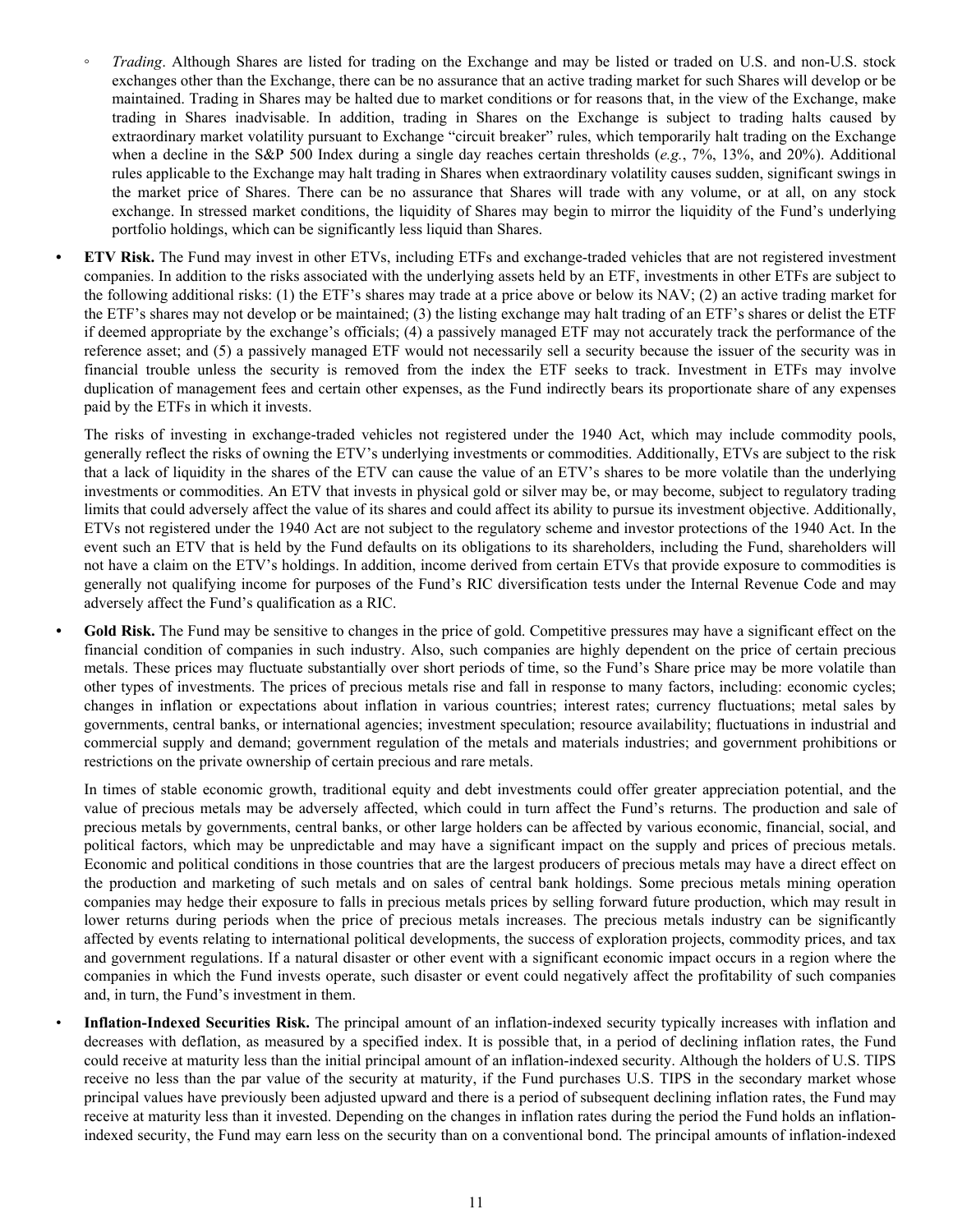securities are typically only adjusted periodically, and changes in the values of the securities may only approximately reflect changes in inflation rates and may occur substantially after the changes in inflation rates in question occur.

- **• Liquidity Risk***.* Liquidity risk exists when particular investments are difficult to purchase or sell. To the extent the Fund invests in illiquid securities or securities that become less liquid, such investments may have a negative effect on the returns of the Fund because the Fund may be unable to sell the illiquid securities at an advantageous time or price. To the extent that the Fund's principal investment strategies involve investing in securities with substantial market and/or credit risk, the Fund will tend to have the greatest exposure to liquidity risk. Liquid investments may become illiquid after purchase by the Fund, particularly during periods of market turmoil. Illiquid investments may be harder to value, especially in changing markets, and if the Fund is forced to sell these investments to meet redemption requests or for other cash needs, the Fund may suffer a loss. There can be no assurance that a security that is deemed to be liquid when purchased will continue to be liquid for as long as it is held by the Fund.
- Market Risk. The trading prices of securities and other instruments fluctuate in response to a variety of factors. These factors include events impacting the entire market or specific market segments, such as political, market and economic developments, as well as events that impact specific issuers. The Fund's NAV and market price, like security and commodity prices generally, may fluctuate significantly in response to these and other factors. As a result, an investor could lose money over short or long periods of time. U.S. and international markets have experienced significant periods of volatility in recent years due to a number of economic, political and global macro factors, including public health issues, growth concerns in the U.S. and overseas, uncertainties regarding interest rates, trade tensions and the threat of tariffs imposed by the U.S. and other countries. These developments as well as other events could result in further market volatility and negatively affect financial asset prices, the liquidity of certain securities and the normal operations of securities exchanges and other markets, which could have an adverse effect on the Fund.

COVID-19 has resulted in a pandemic and major disruption to economies and markets around the world, including the United States. The pandemic has resulted in a wide range of social and economic disruptions, including closed borders, voluntary or compelled quarantines of large populations, stressed healthcare systems, reduced or prohibited domestic or international travel, supply chain disruptions, and so-called "stay-at-home" orders throughout much of the United States and many other countries. Financial markets have experienced extreme volatility and severe losses, and trading in many instruments has been disrupted. Some sectors of the economy and individual issuers have experienced particularly large losses. Such disruptions may continue for an extended period of time or reoccur in the future to a similar or greater extent. Liquidity for many instruments has been greatly reduced for periods of time. In response to these disruptions, the U.S. government and the Federal Reserve have taken extraordinary actions to support the domestic economy and financial markets, resulting in very low interest rates and in some cases negative yields. It is unknown how long circumstances related to the pandemic will persist, whether they will reoccur in the future, whether efforts to support the economy and financial markets will be successful, and what additional implications may follow from the pandemic. The impact of these events and other epidemics or pandemics in the future could adversely affect Fund performance.

- **New Fund Risk.** The Fund is a recently organized investment company with no operating history. As a result, prospective investors have no track record or history on which to base their investment decision. Moreover, investors will not be able to evaluate the Fund against one or more comparable funds on the basis of relative performance until the Fund has established a track record.
- **• Non-Diversification Risk.** Because the Fund is "non-diversified," it may invest a greater percentage of its assets in the securities of a single issuer or a lesser number of issuers than if it was a diversified fund. As a result, the Fund may be more exposed to the risks associated with and developments affecting an individual issuer or a lesser number of issuers than a fund that invests more widely. This may increase the Fund's volatility and cause the performance of a relatively small number of issuers to have a greater impact on the Fund's performance.
- *•* **Oil Investment Risk.** Several factors may affect the price of crude oil and, in turn, the WTI crude oil futures contracts and other assets, if any, to which the Fund may be exposed, including, but not limited to:
	- Significant increases or decreases in the available supply of crude oil due to natural or technological factors. Natural factors would include depletion of known cost-effective sources for crude oil or the impact of severe weather on the ability to produce or distribute crude oil. Technological factors would include increases in availability created by new or improved extraction, refining and processing equipment and methods or decreases caused by failure or unavailability of major refining and processing equipment (for example, shutting down or constructing oil refineries).
	- A significant change in the attitude of speculators and investors towards crude oil. Should the speculative community take a negative or positive view towards crude oil, it could cause a change in world prices of crude oil, which could have a corresponding positive or negative impact on the price of the Fund's shares.
	- Large purchases or sales of crude oil by the official sector. Governments and large institutions have large commodities holdings or may establish major commodities positions. For example, nations with centralized or nationalized oil production and organizations such as the Organization of Petroleum Exporting Countries control large physical quantities of crude oil. If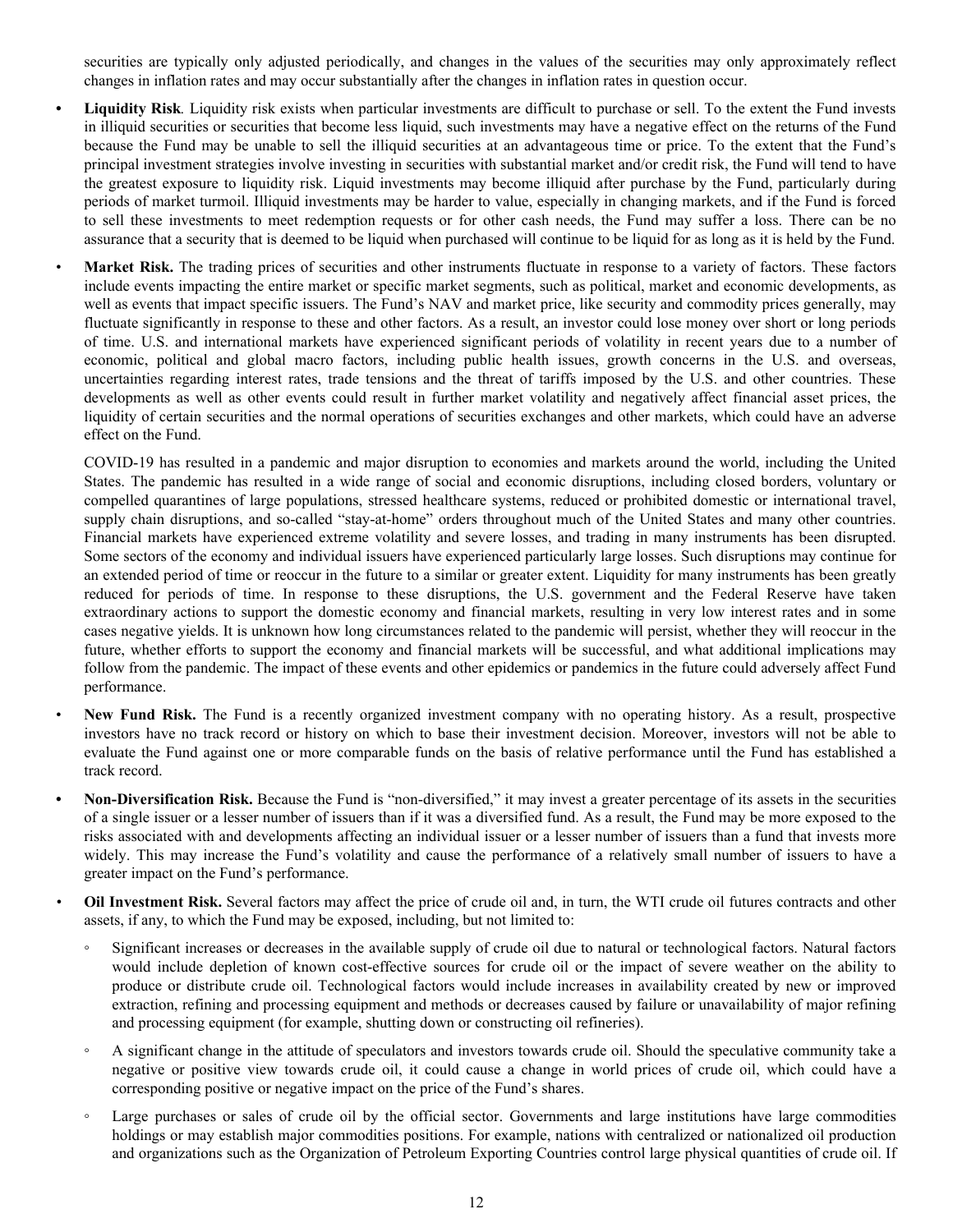one or more of these institutions decides to buy or sell crude oil in amounts large enough to cause a change in world prices, the price of the Fund's shares will be affected.

- Political factors such as imposition of regulations or entry into trade treaties, as well as political disruptions caused by societal breakdown, insurrection and/or war may greatly influence crude oil supply and prices. For example, in response to Russia's military invasion of Ukraine in 2022, the United States recently banned oil and other energy imports from Russia, and the United Kingdom made a commitment to phase out oil imports from Russia by the end of 2022.
- A significant increase or decrease in crude oil hedging activity by crude oil producers. Should there be an increase or decrease in the level of hedge activity of crude oil producing companies, countries and/or organizations, it could cause a change in world prices of crude oil, causing the price of the Fund's shares to be affected.
- Passive Investment Risk. The Fund is not actively managed and the Adviser would not sell shares of an equity security due to current or projected underperformance of a security industry or sector unless that security is removed from the Index or the selling of shares of that security is otherwise required upon a rebalancing of the Index as addressed in the Index methodology.
	- **Real Estate Companies Risk.** Investment in real estate companies exposes the Fund to the risks of owning real estate directly. These include risks related to general, regional and local economic conditions; fluctuations in interest rates and property tax rates; shifts in zoning laws, environmental regulations and other governmental action such as the exercise of eminent domain; increased operating expenses; lack of availability of mortgage funds or other limits to accessing the credit or capital markets; losses due to natural disasters; overbuilding; losses due to casualty or condemnation; changes in property values and rental rates; and other factors. Real estate is highly sensitive to general and local economic conditions and developments. The U.S. real estate market may, in the future, experience and has, in the past, experienced a decline in value, with certain regions experiencing significant losses in property values. Many real estate companies utilize leverage (and some may be highly leveraged), which increases investment risk and the risk normally associated with debt financing, and could potentially increase the Fund's volatility and losses. Exposure to such real estate may adversely affect Fund performance.
- **Subsidiary Investment Risk.** By investing in the Subsidiary, the Fund is indirectly exposed to the risks associated with the Subsidiary's investments. The derivatives and other investments held by the Subsidiary are generally similar to those that are permitted to be held by the Fund and are subject to the same risks that apply to similar investments if held directly by the Fund. The Subsidiary is not registered under the 1940 Act, and, unless otherwise noted in this Prospectus, is not subject to all the investor protections of the 1940 Act. Changes in the laws of the United States and/or the Cayman Islands could result in the inability of the Fund and/or the Subsidiary to continue to operate as it does currently and could adversely affect the Fund. For example, the Cayman Islands does not currently impose any income, corporate or capital gains tax or withholding tax on the Subsidiary. If Cayman Islands law changes such that the Subsidiary must pay Cayman Islands taxes, Fund shareholders would likely suffer decreased investment returns.

• **Tax Risk.** The Fund may gain most of its exposure to the commodities markets through its investment in the Subsidiary, which may invest directly or indirectly in commodity-linked derivative instruments. In order for the Fund to qualify as a RIC under Subchapter M of the Internal Revenue Code, the Fund must, among other requirements, derive at least 90% of its gross income for each taxable year from sources generating "qualifying income" for purposes of the "qualifying income test," which is described in more detail in the section titled "Federal Income Taxes" in the SAI. The Fund's investment in the Subsidiary is expected to provide the Fund with exposure to the commodities markets within the limitations of the federal tax requirements of Subchapter M of the Internal Revenue Code for qualification as a RIC. The "Subpart F" income (defined in Section 951 of the Internal Revenue Code to include passive income, including from commodity-linked derivatives) of the Fund attributable to its investment in the Subsidiary is "qualifying income" to the Fund to the extent that such income is derived with respect to the Fund's business of investing in stock, securities or currencies. The Fund expects its "Subpart F" income attributable to its investment in the Subsidiary to be derived with respect to the Fund's business of investing in stock, securities or currencies and accordingly expects its "Subpart F" income attributable to its investment in the Subsidiary to be treated as "qualifying income." The Fund generally will be required to include in its own taxable income the "Subpart F" income of the Subsidiary for a tax year, regardless of whether the Fund receives a distribution of the Subsidiary's income in that tax year, and this income would nevertheless be subject to the distribution requirement for qualification as a RIC and would be taken into account for purposes of the 4% excise tax. The Adviser will carefully monitor the Fund's investments in the Subsidiary to ensure that no more than 25% of the Fund's assets are invested in the Subsidiary to comply with the Fund's asset diversification test as described in more detail in the SAI.

To the extent the Fund invests in commodities and certain commodity-linked derivative instruments directly, the Fund will seek to restrict its income from such instruments that do not generate qualifying income to a maximum of 10% of their gross income (when combined with its other investments that produce non-qualifying income) to comply with the qualifying income test necessary for the Fund to qualify as a RIC under Subchapter M of the Internal Revenue Code. However, the Fund may generate more non-qualifying income than anticipated, may not be able to generate qualifying income in a particular taxable year at levels sufficient to meet the qualifying income test, or may not be able to accurately predict the non-qualifying income from these investments. The extent to which the Fund directly or indirectly invests in commodities or commodity-linked derivatives may be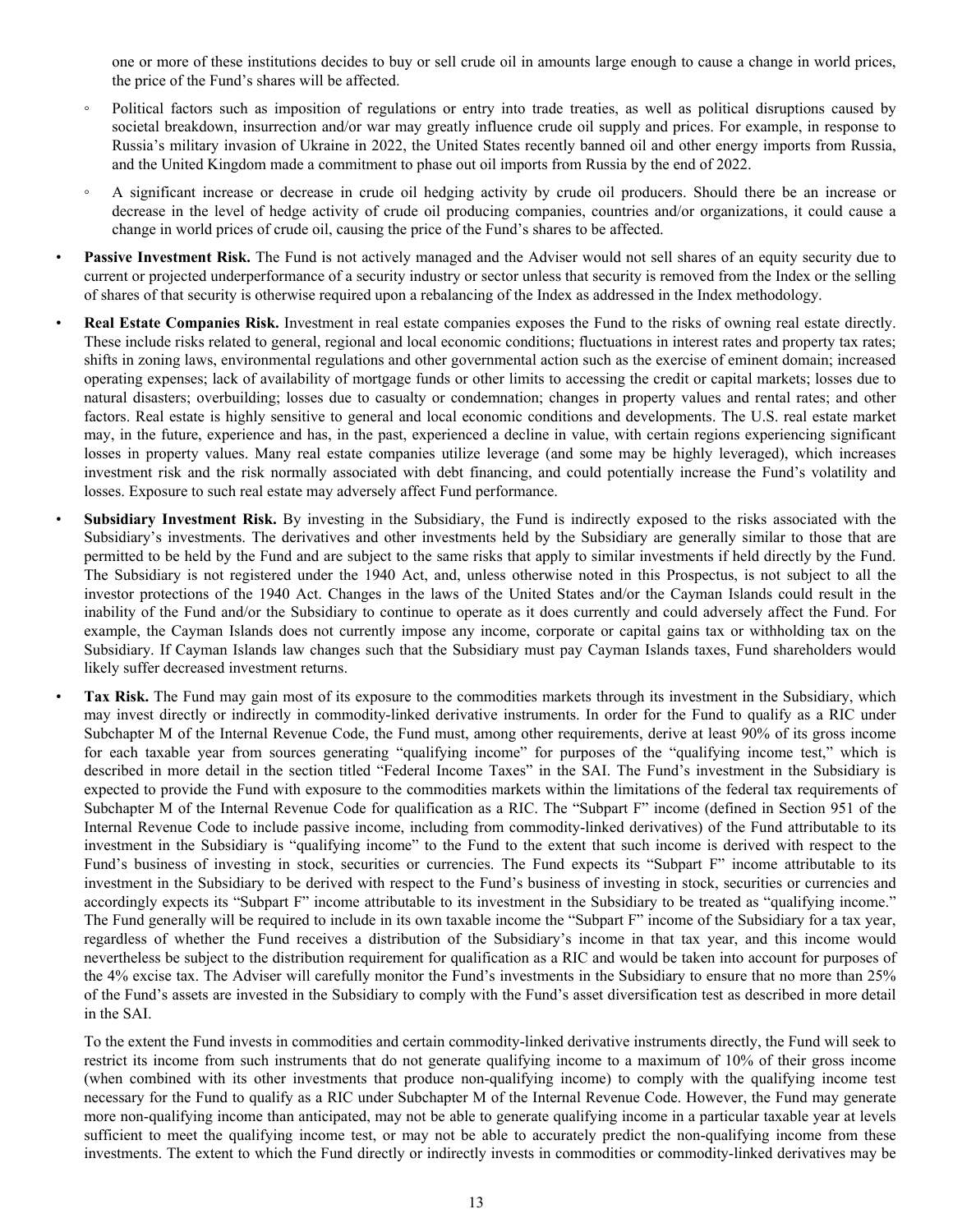limited by the qualifying income and asset diversification tests, which the Fund must continue to satisfy to maintain its status as a RIC.

If the Fund did not qualify as a RIC for any taxable year and certain relief provisions were not available, the Fund's taxable income would be subject to tax at the Fund level and to a further tax at the shareholder level when such income is distributed. In such event, in order to re-qualify for taxation as a RIC, the Fund might be required to recognize unrealized gains, pay substantial taxes and interest and make certain distributions. This would cause investors to incur higher tax liabilities than they otherwise would have incurred and would have a negative impact on Fund returns. In such event, the Fund's Board of Trustees may determine to reorganize or close the Fund or materially change the Fund's investment objective and strategies. In the event that the Fund fails to qualify as a RIC, the Fund will promptly notify shareholders of the implications of that failure.

- **Tracking Error Risk.** As with all index funds, the performance of the Fund and its Index may differ from each other for a variety of reasons. For example, the Fund incurs operating expenses and portfolio transaction costs not incurred by the Index. In addition, the Fund may not be fully invested in the securities of the Index at all times or may hold securities not included in the Index.
- **U.S. Treasury Obligations Risk.** U.S. Treasury obligations, including U.S. TIPS, may differ from other fixed income securities in their interest rates, maturities, times of issuance and other characteristics. Similar to other issuers, changes to the financial condition or credit rating of the U.S. government may cause the value of the Fund's U.S. Treasury obligations to decline. The total public debt of the United States as a percentage of gross domestic product has grown rapidly since the beginning of the 2008 financial downturn and is expected to rise even further as the U.S. government implements crisis-fighting efforts in response to the COVID-19 outbreak. Although high debt levels do not necessarily indicate or cause economic problems, they may create certain systemic risks if sound debt management practices are not implemented. A high national debt level may increase market pressures to meet government funding needs, which may drive debt cost higher and cause a country to sell additional debt, thereby increasing refinancing risk. A high national debt also raises concerns that a government will not be able to make principal or interest payments when they are due. In the worst case, unsustainable debt levels can cause a decline in the value of the dollar (which may lead to inflation), and can prevent the U.S. government from implementing effective counter-cyclical fiscal policy in economic downturns. U.S. Treasury securities are currently given the top rating by all major ratings agencies except Standard & Poor's Ratings Services, which rates them AA+, one grade below their top rating. Since downgrading U.S. Treasury securities from AAA to AA+ in 2011, Standard & Poor's Ratings Services has affirmed its rating. A downgrade of the ratings of U.S. government debt obligations, such as U.S. Treasury obligations, which are often used as a benchmark for other borrowing arrangements, could result in higher interest rates for individual and corporate borrowers, cause disruptions in the international bond markets and have a substantial negative effect on the U.S. economy. A downgrade of U.S. Treasury securities from another ratings agency or a further downgrade below AA+ rating by Standard & Poor's Ratings Services may cause the value of the Fund's U.S. Treasury obligations to decline.

In response to the outbreak of COVID-19, as with other serious economic disruptions, governmental authorities and regulators are enacting significant fiscal and monetary policy changes, including providing direct capital infusions into companies, creating new monetary programs and lowering interest rates considerably. These actions present heightened risks to fixed-income and debt instruments, and such risks could be even further heightened if these actions are unexpectedly or suddenly reversed or are ineffective in achieving their desired outcomes. In light of these actions and current conditions, interest rates and bond yields in the United States and many other countries are at or near historic lows, and in some cases, such rates and yields are negative, magnifying interest rate risk and diminishing yield and performance. The current environment has also caused volatility and illiquidity in the markets. In particular, in March 2020, the COVID-19 crisis triggered a short period of heavy investor demand for trading in U.S. Treasury obligations, leading to reduced liquidity in the Treasuries market during that period.

With respect to TIPS, interest payments are unpredictable and will fluctuate as the principal and corresponding interest payments are adjusted for inflation. There can be no assurance that the CPI will accurately measure the real rate of inflation in the prices of goods and services. TIPS are also subject to credit risk and duration risk. Credit risk is the risk that an issuer will not make timely payments of principal and interest. Duration risk is the risk that holding long duration and long maturity investments will magnify certain other risks, including interest rate risk and credit risk.

• **Whipsaw Markets Risk.** The Fund may be subject to the forces of "whipsaw" markets (as opposed to choppy or stable markets), in which significant price movements develop but then repeatedly reverse. "Whipsaw" describes a situation where a security's price is moving in one direction but then quickly pivots to move in the opposite direction. There are two types of whipsaw patterns. The first involves an upward movement in a price, which is then followed by a drastic downward move causing the price to fall relative to its original position. The second type occurs when a share price drops in value for a short time and then suddenly surges upward to a positive gain relative to the original position. Such market conditions could cause substantial losses to the Fund.

## **PORTFOLIO HOLDINGS INFORMATION**

Information about the Fund's daily portfolio holdings is available at www.merkfunds.com. A complete description of the Fund's policies and procedures with respect to the disclosure of the Fund's portfolio holdings is available in the Fund's Statement of Additional Information ("SAI").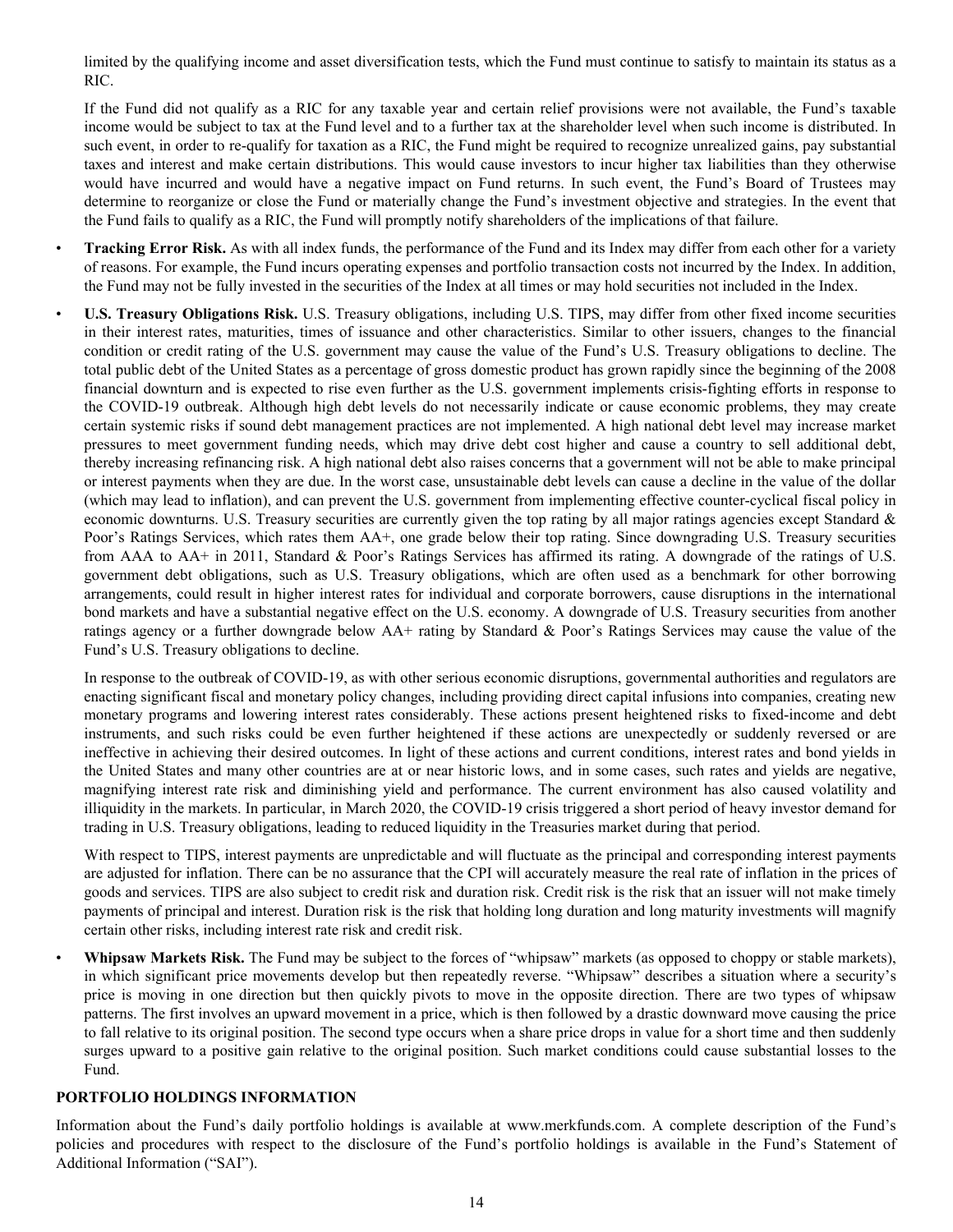#### **MANAGEMENT**

#### **Investment Adviser**

Merk Investments LLC, serves as the investment adviser and has overall responsibility for the general management and administration of the Fund. The Adviser also arranges for transfer agency, custody, fund administration, and all other non-distribution related services necessary for the Fund to operate. The Adviser is a Delaware limited liability company and is located at 1150 Chestnut Street, Menlo Park, California 94025. For the services it provides to the Fund, the Fund pays the Adviser a unified management fee, which is calculated daily and paid monthly, at an annual rate of 0.40% of the Fund's average daily net assets.

Under the Investment Advisory Agreement, the Adviser has agreed to pay all expenses of the Fund except for the fee paid to the Adviser pursuant to the Investment Advisory Agreement, interest charges on any borrowings, taxes, brokerage commissions and other expenses incurred in placing orders for the purchase and sale of securities and other investment instruments, acquired fund fees and expenses, accrued deferred tax liability, extraordinary expenses, and distribution fees and expenses paid by the Listed Funds Trust ("Trust") under any distribution plan adopted pursuant to Rule 12b-1 under the 1940 Act (the "Excluded Expenses").

The Adviser has contractually agreed to waive the management fee it receives from the Fund in an amount equal to the management fee paid to the Adviser by the Subsidiary. The agreement may be terminated by the Adviser at the conclusion of any one-year term or by the Fund's Board of Trustees at any time, and when the Adviser ceases to serve as such. The Adviser also has contractually agreed, through May 3, 2023, to waive 0.10% of the fee it receives as Sponsor to the VanEck Merk Gold Trust in connection with the Subsidiary's investment in the VanEck Merk Gold Trust.

The basis for the Trust's Board of Trustees' (the "Board") approval of the Fund's Investment Advisory Agreement will be available in the Fund's first Annual or Semi-Annual Report to Shareholders.

#### **Management of the Subsidiary**

The Adviser also serves as the investment adviser and has overall responsibility for the general management and administration of the Subsidiary, pursuant to a separate investment advisory agreement between the Adviser and the Subsidiary. Under the agreement, the Adviser provides the Subsidiary with the same type of management, under essentially the same terms, as it provides the Fund, including that the Adviser has agreed to pay all expenses of the Subsidiary except for the management fee paid to the Adviser pursuant to its investment management agreement with the Subsidiary, interest charges on any borrowings, taxes, brokerage commissions and other expenses incurred in placing orders for the purchase and sale of securities and other investment instruments, acquired fund fees and expenses, accrued deferred tax liability, and extraordinary expenses. The Adviser has contractually agreed to waive the management fee it receives from the Fund in an amount equal to the management fee paid to the Adviser by the Subsidiary. The Subsidiary has also entered into separate contracts for the provision of custody, transfer agency, and accounting services with the same service providers that provide those services to the Fund.

## **Portfolio Managers**

Axel Merk, Daniel Lucas, and Nicholas Reece are jointly and primarily responsible for the day-to-day management of the Fund's portfolio.

Mr. Merk is the President and Chief Investment Officer of the Adviser, which he founded in Switzerland in 1994 and relocated to California in 2001. Mr. Merk holds a B.A. in Economics and a M.Sc. in Computer Science from Brown University.

Mr. Lucas is Managing Director - Quantitative Research & Trading of the Adviser. He focuses on quantitative research and systematic investment strategies, and oversees the development of data and trading systems. Prior to joining the Adviser in 2013, Mr. Lucas was a Quantitative Analyst at Kellner Capital and an M&A Associate at Network Corporate Finance. He also worked at Deutsche Bank's FX & Commodities Options Trading desk in Frankfurt, Germany, trading a variety of currencies and precious metals derivatives. Mr. Lucas holds a M.Sc. in Financial Engineering (MFE) from the Haas School of Business at UC Berkeley as well as a Master's degree from the University of Stuttgart, where he studied finance, economics and management. He is a Chartered Financial Analyst (CFA) charterholder.

Mr. Reece is Vice President - Macro Research & Investment Strategy of the Adviser. He is a member of the Portfolio Management Group and focuses on macroeconomic research, regularly publishing reports on the market and economy. Prior to joining the Adviser in 2012, he gained experience working on capital markets deals with Paul Hastings in Hong Kong, and with Atlantis Investment Management. Mr. Reece holds a B.A. in Economics from Trinity College and is a Chartered Financial Analyst (CFA) charterholder.

The Fund's SAI provides additional information about the Portfolio Managers' compensation structure, other accounts that the Portfolio Managers manage and the Portfolio Managers' ownership of Shares.

#### **Other Service Providers**

Foreside Fund Services, LLC (the "Distributor") is the principal underwriter and distributor of the Fund's shares. The Distributor's principal address is Three Canal Plaza, Suite 100, Portland, Maine 04101. The Distributor will not distribute shares in less than whole Creation Units, and it does not maintain a secondary market in the shares. The Distributor is a broker-dealer registered under the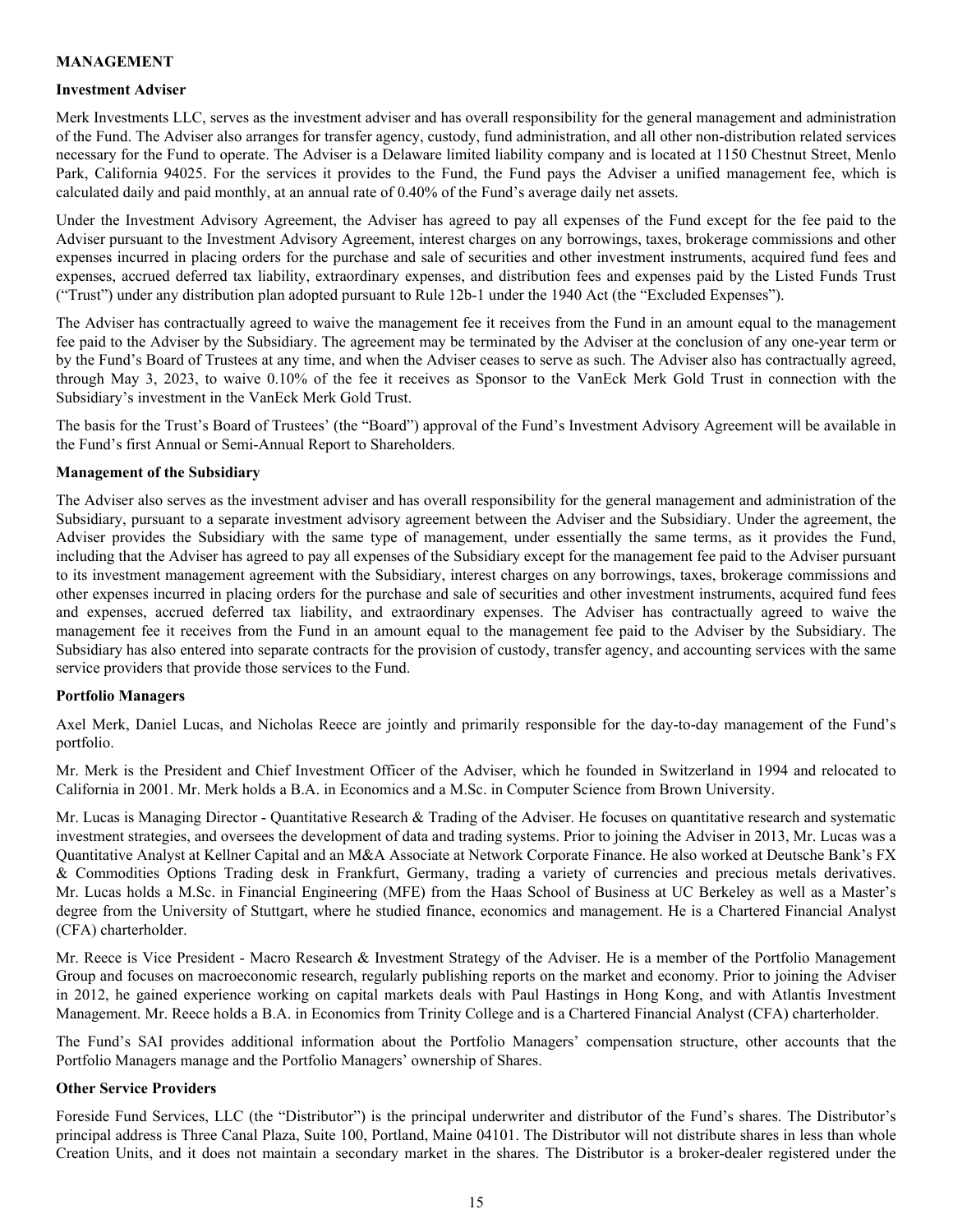Securities Exchange Act of 1934 and a member of the Financial Industry Regulatory Authority, Inc. ("FINRA"). The Distributor has no role in determining the policies of the Fund or the securities that are purchased or sold by the Fund and is not affiliated with the Adviser or any of its affiliates.

U.S. Bancorp Fund Services, LLC, doing business as U.S. Bank Global Fund Services, located at 615 East Michigan Street, Milwaukee, Wisconsin 53202, serves as the administrator, transfer agent and index receipt agent for the Fund.

U.S. Bank National Association, located at 1555 N. Rivercenter Drive, Suite 302, Milwaukee, Wisconsin 53212, serves as the custodian for the Fund.

Morgan, Lewis & Bockius LLP, located at 1111 Pennsylvania Avenue, N.W., Washington, D.C. 20004, serves as legal counsel to the Trust.

BBD, LLP, located at 1835 Market Street, 3rd Floor, Philadelphia, Pennsylvania 19103, serves as the Fund's independent registered public accounting firm. The independent registered public accounting firm is responsible for auditing the annual financial statements of the Fund.

#### **HOW TO BUY AND SELL SHARES**

The Fund issues and redeems Shares only in Creation Units at the NAV per share next determined after receipt of an order from an AP. Only APs may acquire Shares directly from the Fund, and only APs may tender their Shares for redemption directly to the Fund, at NAV. APs must be a member or participant of a clearing agency registered with the SEC and must execute a Participant Agreement that has been agreed to by the Distributor, and that has been accepted by the Fund's transfer agent, with respect to purchases and redemptions of Creation Units. Once created, Shares trade in the secondary market in quantities less than a Creation Unit.

Most investors buy and sell Shares in secondary market transactions through brokers. Individual Shares are listed for trading on the secondary market on the Exchange and can be bought and sold throughout the trading day like other publicly traded securities.

When buying or selling Shares through a broker, you will incur customary brokerage commissions and charges, and you may pay some or all of the spread between the bid and the offer price in the secondary market on each leg of a round trip (purchase and sale) transaction. In addition, because secondary market transactions occur at market prices, you may pay more than NAV when you buy Shares, and receive less than NAV when you sell those Shares.

#### **Book Entry**

Shares are held in book-entry form, which means that no stock certificates are issued. The Depository Trust Company ("DTC") or its nominee is the record owner of all outstanding Shares.

Investors owning Shares are beneficial owners as shown on the records of DTC or its participants. DTC serves as the securities depository for all Shares. DTC's participants include securities brokers and dealers, banks, trust companies, clearing corporations and other institutions that directly or indirectly maintain a custodial relationship with DTC. As a beneficial owner of Shares, you are not entitled to receive physical delivery of stock certificates or to have Shares registered in your name, and you are not considered a registered owner of Shares. Therefore, to exercise any right as an owner of Shares, you must rely upon the procedures of DTC and its participants. These procedures are the same as those that apply to any other securities that you hold in book entry or "street name" through your brokerage account.

#### **Frequent Purchases and Redemptions of Shares**

The Fund imposes no restrictions on the frequency of purchases and redemptions of Shares. In determining not to approve a written, established policy, the Board evaluated the risks of market timing activities by Fund shareholders. Purchases and redemptions by APs, who are the only parties that may purchase or redeem Shares directly with the Fund, are an essential part of the ETF process and help keep Share trading prices in line with NAV. As such, the Fund accommodates frequent purchases and redemptions by APs. However, frequent purchases and redemptions for cash may increase tracking error and portfolio transaction costs and may lead to the realization of capital gains. To minimize these potential consequences of frequent purchases and redemptions, the Fund employs fair value pricing and may impose transaction fees on purchases and redemptions of Creation Units to cover the custodial and other costs incurred by the Fund in effecting trades. In addition, the Fund and the Adviser reserve the right to reject any purchase order at their discretion.

#### **Determination of Net Asset Value**

The Fund's NAV is calculated as of the scheduled close of regular trading on the New York Stock Exchange (the "NYSE"), generally 4:00 p.m. Eastern time, each day the NYSE is open for business. The NAV is calculated by dividing the Fund's net assets by its Shares outstanding.

In calculating its NAV, the Fund generally values its assets on the basis of market quotations, last sale prices, or estimates of value furnished by a pricing service or brokers who make markets in such instruments. The values of non-U.S. dollar denominated securities are converted to U.S. dollars using foreign currency exchange rates generally determined as of 4:00 p.m., Eastern time (NYSE close).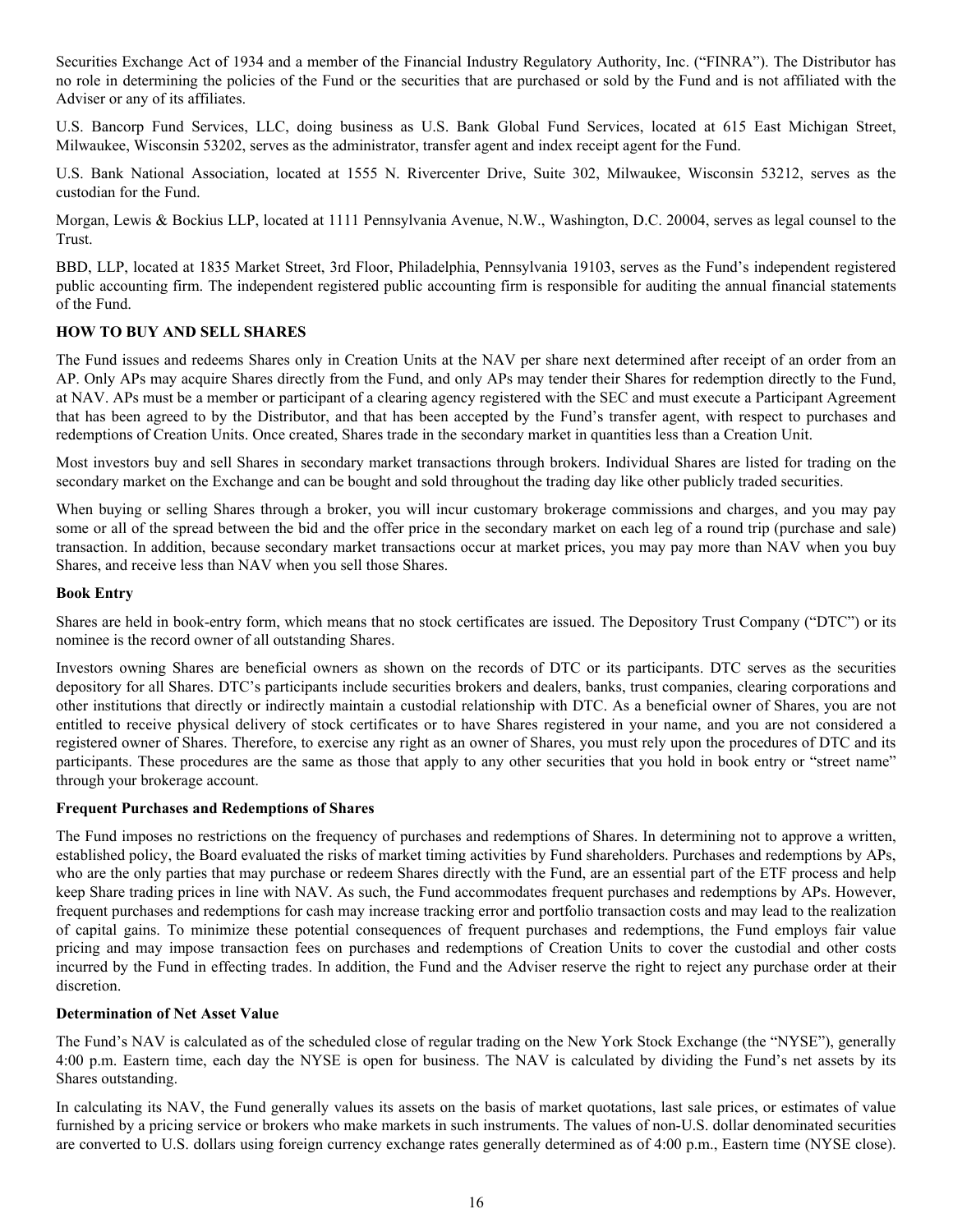If such information is not available for a security held by the Fund or is determined to be unreliable, the security will be valued at fair value estimates under guidelines established by the Board (as described below).

Applicable federal tax requirements generally limit the degree to which the Fund may invest in the Subsidiary to an amount not exceeding 25% of its total assets. The Subsidiary prices its portfolio investments pursuant to the same pricing and valuation methodologies and procedures employed by the Fund. The Subsidiary offers to redeem all or a portion of its shares at the current NAV per share every day the Fund is open for business. The value of shares of the Subsidiary will fluctuate with the value of the Subsidiary's portfolio investments.

## **Fair Value Pricing**

The Board has adopted procedures and methodologies to fair value Fund securities whose market prices are not "readily available" or are deemed to be unreliable. For example, such circumstances may arise when: (i) a security has been de-listed or has had its trading halted or suspended; (ii) a security's primary pricing source is unable or unwilling to provide a price; (iii) a security's primary trading market is closed during regular market hours; or (iv) a security's value is materially affected by events occurring after the close of the security's primary trading market. Generally, when fair valuing a security, the Fund will take into account all reasonably available information that may be relevant to a particular valuation including, but not limited to, fundamental analytical data regarding the issuer, information relating to the issuer's business, recent trades or offers of the security, general and/or specific market conditions and the specific facts giving rise to the need to fair value the security. Fair value determinations are made in good faith and in accordance with the fair value methodologies included in the Board-adopted valuation procedures. Due to the subjective and variable nature of fair value pricing, there can be no assurance that the Adviser will be able to obtain the fair value assigned to the security upon the sale of such security.

#### **Investments by Registered Investment Companies**

Section  $12(d)(1)$  of the 1940 Act restricts investments by registered investment companies in the securities of other investment companies. Registered investment companies are permitted to invest in the Fund beyond the limits set forth in section  $12(d)(1)$ , subject to certain terms and conditions, including that such investment companies enter into an agreement with the Fund.

### **Delivery of Shareholder Documents – Householding**

Householding is an option available to certain investors of the Fund. Householding is a method of delivery, based on the preference of the individual investor, in which a single copy of certain shareholder documents can be delivered to investors who share the same address, even if their accounts are registered under different names. Householding for the Fund is available through certain brokerdealers. If you are interested in enrolling in householding and receiving a single copy of prospectuses and other shareholder documents, please contact your broker-dealer. If you are currently enrolled in householding and wish to change your householding status, please contact your broker-dealer.

## **DIVIDENDS, DISTRIBUTIONS, AND TAXES**

#### **Dividends and Distributions**

The Fund expects to pay out dividends, if any, and distribute any net realized capital gains to its shareholders at least annually. The Fund will declare and pay capital gain distributions, if any, in cash. Distributions in cash may be reinvested automatically in additional whole Shares only if the broker through whom you purchased Shares makes such option available. Your broker is responsible for distributing the income and capital gain distributions to you.

#### **Taxes**

The following discussion is a summary of some important U.S. federal income tax considerations generally applicable to investments in the Fund. Your investment in the Fund may have other tax implications. Please consult your tax adviser about the tax consequences of an investment in Shares, including the possible application of foreign, state, and local tax laws. This summary does not apply to shares held in an IRA or other tax-qualified plans, which are generally not subject to current tax. Transactions relating to shares held in such accounts may, however, be taxable at some time in the future. This summary is based on current tax laws, which may change.

The Fund intends to elect and to qualify each year for treatment as a RIC. If it meets certain minimum distribution requirements, a RIC is not subject to tax at the fund level on income and gains from investments that are timely distributed to shareholders. However, the Fund's failure to qualify as a RIC or to meet minimum distribution requirements would result (if certain relief provisions were not available) in fund-level taxation and, consequently, a reduction in income available for distribution to shareholders.

Unless your investment in Shares is made through a tax-exempt entity or tax-advantaged account, such as an IRA plan, you need to be aware of the possible tax consequences when the Fund makes distributions, when you sell your Shares listed on the Exchange, and when you purchase or redeem Creation Units (APs only).

## **Taxes on Distributions**

The Fund intends to distribute, at least annually, substantially all of its net investment income and net capital gains. For federal income tax purposes, distributions of investment income are generally taxable as ordinary income or qualified dividend income. Taxes on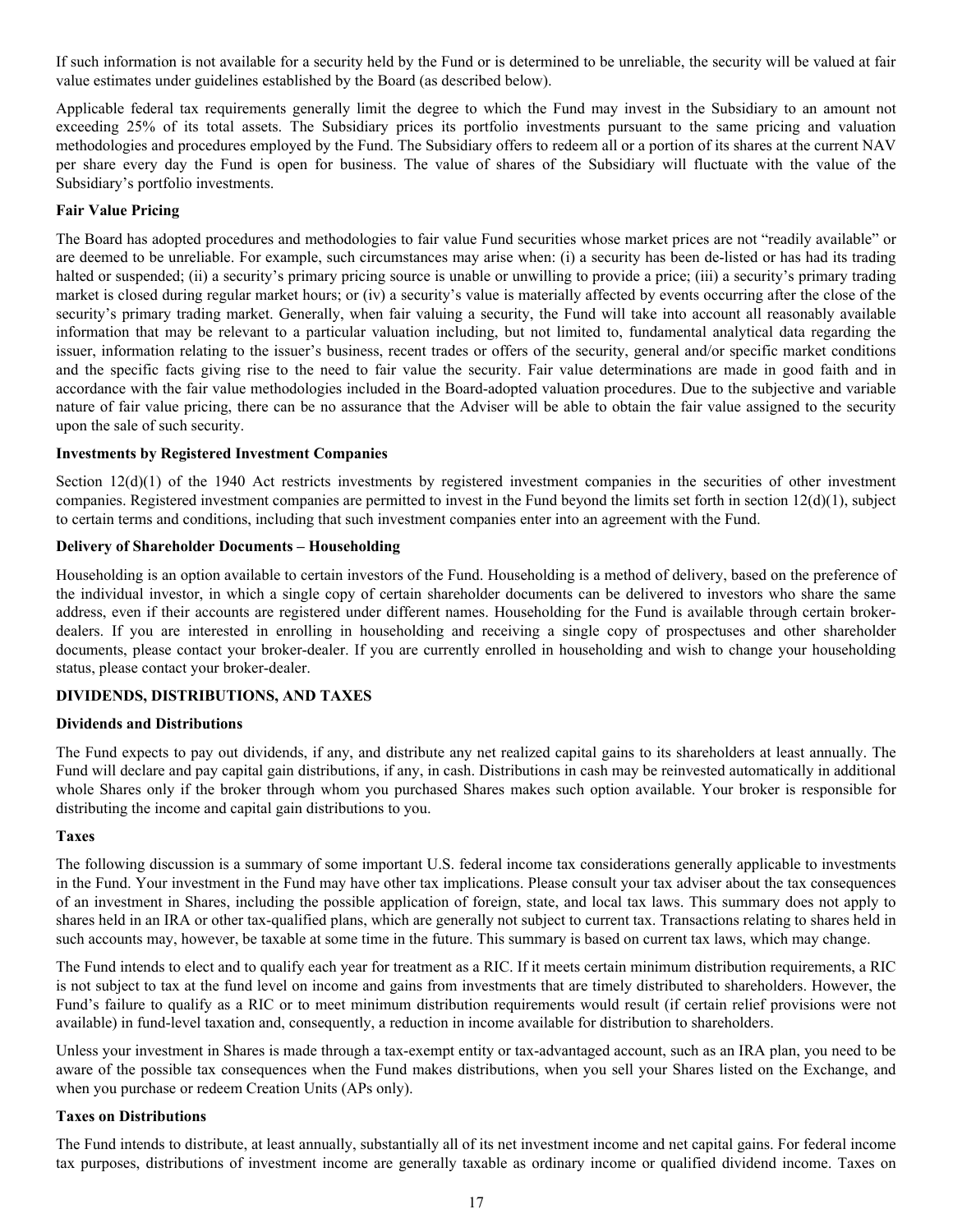distributions of capital gains (if any) are determined by how long the Fund owned the investments that generated them, rather than how long a shareholder has owned his or her Shares. Sales of assets held by the Fund for more than one year generally result in longterm capital gains and losses, and sales of assets held by the Fund for one year or less generally result in short-term capital gains and losses. Distributions of the Fund's net capital gain (the excess of net long-term capital gains over net short-term capital losses) that are reported by the Fund as capital gain dividends ("Capital Gain Dividends") will be taxable as long-term capital gains, which for noncorporate shareholders are subject to tax at reduced rates of up to 20% (lower rates apply to individuals in lower tax brackets). Distributions of short-term capital gain will generally be taxable as ordinary income. Dividends and distributions are generally taxable to you whether you receive them in cash or reinvest them in additional Shares.

Distributions reported by the Fund as "qualified dividend income" are generally taxed to non-corporate shareholders at rates applicable to long-term capital gains, provided holding period and other requirements are met. "Qualified dividend income" generally is income derived from dividends paid by U.S. corporations or certain foreign corporations that are either incorporated in a U.S. possession or eligible for tax benefits under certain U.S. income tax treaties. In addition, dividends that the Fund receives in respect of stock of certain foreign corporations may be qualified dividend income if that stock is readily tradable on an established U.S. securities market. The Fund's investment strategies will significantly limit its ability to distribute dividends eligible to be treated as qualified dividend income. Corporate shareholders may be entitled to a dividends received deduction for the portion of dividends they receive from the Fund that are attributable to dividends received by the Fund from U.S. corporations, subject to certain limitations. The Fund's investment strategies will significantly limit its ability to distribute dividends eligible for the dividends received deduction for corporate shareholders.

A RIC that receives business interest income may pass through its net business interest income for purposes of the tax rules applicable to the interest expense limitations under Section 163(j) of the Internal Revenue Code. A RIC's total "Section 163(j) Interest Dividend" for a tax year is limited to the excess of the RIC's business interest income over the sum of its business interest expense and its other deductions properly allocable to its business interest income. A RIC may, in its discretion, designate all or a portion of ordinary dividends as Section 163(j) Interest Dividends, which would allow the recipient shareholder to treat the designated portion of such dividends as interest income for purposes of determining such shareholder's interest expense deduction limitation under Section 163(j). This can potentially increase the amount of a shareholder's interest expense deductible under Section 163(j). In general, to be eligible to treat a Section 163(j) Interest Dividend as interest income, you must have held your shares in a Series for more than 180 days during the 361-day period beginning on the date that is 180 days before the date on which the share becomes ex-dividend with respect to such dividend. Section 163(j) Interest Dividends, if so designated by a Series, will be reported to your financial intermediary or otherwise in accordance with the requirements specified by the Internal Revenue Service (the "IRS").

Shortly after the close of each calendar year, you will be informed of the amount and character of any distributions received from the Fund.

In general, your distributions are subject to federal income tax for the year in which they are paid. Certain distributions paid in January, however, may be treated as paid on December 31 of the prior year. Distributions are generally taxable even if they are paid from income or gains earned by the Fund before your investment (and thus were included in the Shares' NAV when you purchased your Shares).

You may wish to avoid investing in the Fund shortly before a dividend or other distribution, because such a distribution will generally be taxable even though it may economically represent a return of a portion of your investment.

If you are neither a resident nor a citizen of the United States or if you are a foreign entity, distributions (other than Capital Gain Dividends) paid to you by the Fund will generally be subject to a U.S. withholding tax at the rate of 30%, unless a lower treaty rate applies. Gains from the sale or other disposition of your Shares from non-U.S. shareholders generally are not subject to U.S. taxation, unless you are a nonresident alien individual who is physically present in the U.S. for 183 days or more per year. The Fund may, under certain circumstances, report all or a portion of a dividend as an "interest-related dividend" or a "short-term capital gain dividend," which would generally be exempt from this 30% U.S. withholding tax, provided certain other requirements are met. Different tax consequences may result if you are a foreign shareholder engaged in a trade or business within the United States or if a tax treaty applies.

Under legislation generally known as "FATCA" (the Foreign Account Tax Compliance Act), the Fund is required to withhold 30% of certain ordinary dividends it pays to shareholders that are foreign entities and that fail to meet prescribed information reporting or certification requirements.

The Fund (or a financial intermediary, such as a broker, through which a shareholder owns Shares) generally is required to withhold and remit to the U.S. Treasury a percentage of the taxable distributions and sale proceeds paid to any shareholder who fails to properly furnish a correct taxpayer identification number, who has underreported dividend or interest income, or who fails to certify that the shareholder is not subject to such withholding.

## **Taxes When Shares are Sold on the Exchange**

Any capital gain or loss realized upon a sale of Shares generally is treated as a long-term capital gain or loss if Shares have been held for more than one year and as a short-term capital gain or loss if Shares have been held for one year or less. However, any capital loss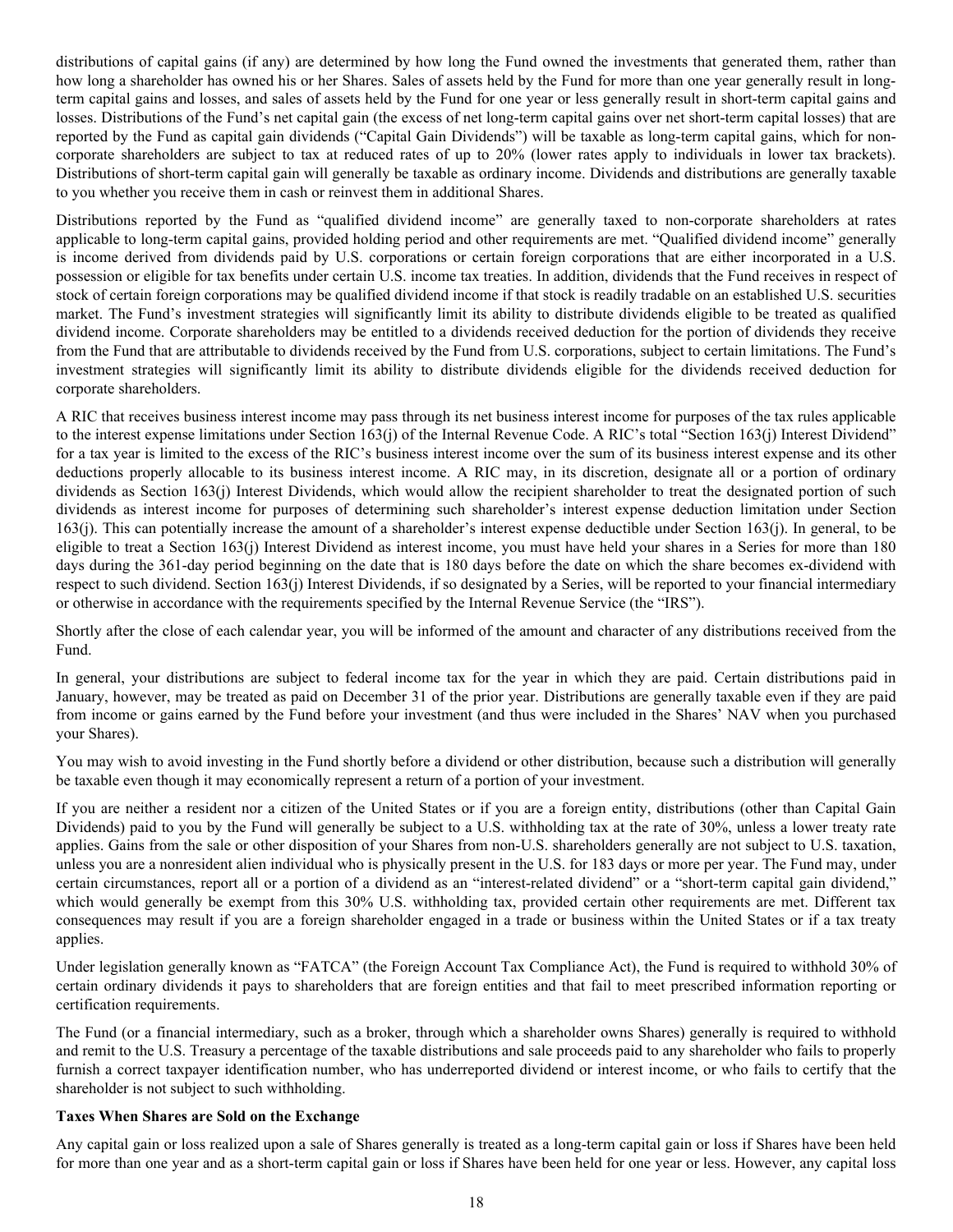on a sale of Shares held for six months or less is treated as long-term capital loss to the extent of Capital Gain Dividends paid with respect to such Shares. Any loss realized on a sale will be disallowed to the extent Shares of the Fund are acquired, including through reinvestment of dividends, within a 61-day period beginning 30 days before and ending 30 days after the disposition of Shares. The ability to deduct capital losses may be limited.

The cost basis of Shares of the Fund acquired by purchase will generally be based on the amount paid for the Shares and then may be subsequently adjusted for other applicable transactions as required by the Internal Revenue Code. The difference between the selling price and the cost basis of Shares generally determines the amount of the capital gain or loss realized on the sale or exchange of Shares. Contact the broker through whom you purchased your Shares to obtain information with respect to the available cost basis reporting methods and elections for your account.

## **Taxes on Purchases and Redemptions of Creation Units**

An AP having the U.S. dollar as its functional currency for U.S. federal income tax purposes who exchanges securities for Creation Units generally recognizes a gain or a loss. The gain or loss will be equal to the difference between the value of the Creation Units at the time of the exchange and the exchanging AP's aggregate basis in the securities delivered, plus the amount of any cash paid for the Creation Units. An AP who exchanges Creation Units for securities will generally recognize a gain or loss equal to the difference between the exchanging AP's basis in the Creation Units and the aggregate U.S. dollar market value of the securities received, plus any cash received for such Creation Units. The IRS may assert, however, that a loss that is realized upon an exchange of securities for Creation Units may not be currently deducted under the rules governing "wash sales" (for an AP who does not mark-to-market its holdings) or on the basis that there has been no significant change in economic position. APs exchanging securities should consult their own tax adviser with respect to whether wash sale rules apply and when a loss might be deductible.

The Fund may include a payment of cash in addition to, or in place of, the delivery of a basket of securities upon the redemption of Creation Units. The Fund may sell portfolio securities to obtain the cash needed to distribute redemption proceeds. This may cause the Fund to recognize investment income and/or capital gains or losses that it might not have recognized if it had completely satisfied the redemption in kind. As a result, the Fund may be less tax efficient if it includes such a cash payment in the proceeds paid upon the redemption of Creation Units.

#### **Taxation of the Subsidiary**

There is, at present, no direct taxation in the Cayman Islands and interest, dividends and gains payable to the Subsidiary will be received free of all Cayman Islands taxes. The Subsidiary is registered as an "exempted company" pursuant to the Companies Law (as amended). The Subsidiary has received an undertaking from the Governor in Cabinet of the Cayman Islands to the effect that, for a period of twenty years from the date of the undertaking, no law that thereafter is enacted in the Cayman Islands imposing any tax or duty to be levied on profits, income or on gains or appreciation, or any tax in the nature of estate duty or inheritance tax, will apply to any property comprised in or any income arising under the Subsidiary, or to the shareholders thereof, in respect of any such property or income.

## **Investments in Complex Securities**

The Fund may gain most of its exposure to the commodities markets through its investment in its Subsidiary, which invests directly in commodity-linked derivative instruments. The Fund's investment in its Subsidiary is expected to provide the Fund with exposure to the commodities markets within the limitations of the federal tax requirements of Subchapter M of the Internal Revenue Code for qualification as a RIC. The "Subpart F" income (defined in Section 951 of the Internal Revenue Code to include passive income, including from commodity-linked derivatives) of the Fund attributable to its investment in its Subsidiary is "qualifying income" to the Fund to the extent that such income is derived with respect to the Fund's business of investing in stock, securities or currencies. The Fund expects its "Subpart F" income attributable to its investment in its Subsidiary to be derived with respect to the Fund's business of investing in stock, securities or currencies and accordingly expects its "Subpart F" income attributable to its investment in its Subsidiary to be treated as "qualifying income." The Adviser will carefully monitor the Fund's investments in its Subsidiary to ensure that no more than 25% of the Fund's assets are invested in its Subsidiary.

Certain of the Fund's investments, such as investments in commodities and commodity-linked derivatives, when made directly, may not produce qualifying income to the Fund. To the extent the Fund invests directly in commodities and commodity-linked derivatives, the Fund will seek to restrict its income from such instruments that do not generate qualifying income to a maximum of 10% of its gross income (when combined with its other investments that produce non-qualifying income).

If the Fund fails to qualify as a RIC and to avail itself of certain relief provisions, it would be subject to tax at the regular corporate rate without any deduction for distributions to shareholders, and its distributions would generally be taxable as dividends. Please see the SAI for a more detailed discussion, including the availability of certain relief provisions for certain failures by the Fund to qualify as a RIC.

The Fund may invest in REITs. "Qualified REIT dividends" (*i.e.*, ordinary REIT dividends other than capital gain dividends and portions of REIT dividends designated as qualified dividend income eligible for capital gain tax rates) are eligible for a 20% deduction by non-corporate taxpayers. This deduction, if allowed in full, equates to a maximum effective tax rate of 29.6% (37% top rate applied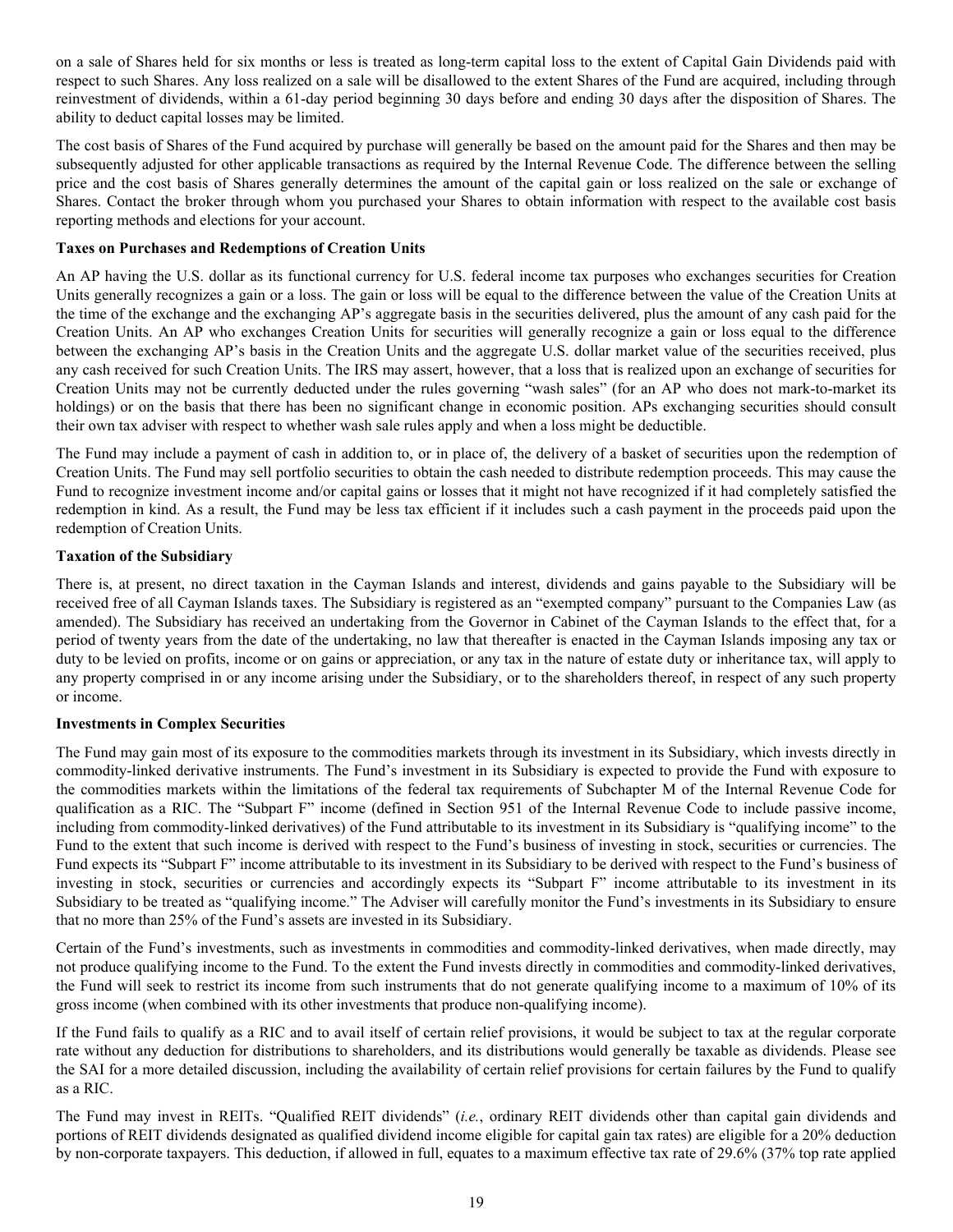to income after 20% deduction). Distributions by the Fund to its shareholders that are attributable to qualified REIT dividends received by the Fund and which the Fund properly reports as "section 199A dividends," are treated as "qualified REIT dividends" in the hands of non-corporate shareholders. A section 199A dividend is treated as a qualified REIT dividend only if the shareholder receiving such dividend holds the dividend-paying RIC shares for at least 46 days of the 91-day period beginning 45 days before the shares become ex-dividend, and is not under an obligation to make related payments with respect to a position in substantially similar or related property. The Fund is permitted to report such part of its dividends as section 199A dividends as are eligible, but is not required to do so.

REITs in which the Fund invests often do not provide complete and final tax information to the Fund until after the time that the Fund issues a tax reporting statement. As a result, the Fund may at times find it necessary to reclassify the amount and character of its distributions to you after it issues your tax reporting statement. When such reclassification is necessary, the Fund (or its administrative agent) will send you a corrected, final Form 1099-DIV to reflect the reclassified information. If you receive a corrected Form 1099- DIV, use the information on this corrected form, and not the information on the previously issued tax reporting statement, in completing your tax returns.

## **Net Investment Income Tax**

U.S. individuals with income exceeding specified thresholds are subject to a 3.8% tax on all or a portion of their "net investment income," which includes interest, dividends, and certain capital gains (generally including capital gains distributions and capital gains realized on the sale of Shares). This 3.8% tax also applies to all or a portion of the undistributed net investment income of certain shareholders that are estates and trusts.

## **Foreign Taxes**

To the extent the Fund invests in foreign securities, it may be subject to foreign withholding taxes with respect to dividends or interest the Fund received from sources in foreign countries.

*The foregoing discussion summarizes some of the possible consequences under current federal tax law of an investment in the Fund. It is not a substitute for personal tax advice. You also may be subject to state and local tax on Fund distributions and sales of Shares. Consult your personal tax adviser about the potential tax consequences of an investment in Shares under all applicable tax laws. For more information, please see the section entitled "Federal Income Taxes" in the SAI.*

## **DISTRIBUTION**

Foreside Fund Services, LLC (the "Distributor") is the principal underwriter and distributor of the Fund's shares. The Distributor's principal address is Three Canal Plaza, Suite 100, Portland, Maine 04101. The Distributor will not distribute shares in less than whole Creation Units, and it does not maintain a secondary market in the shares. The Distributor is a broker-dealer registered under the Securities Exchange Act of 1934 and a member of the Financial Industry Regulatory Authority, Inc. ("FINRA"). The Distributor has no role in determining the policies of the Fund or the securities that are purchased or sold by the Fund and is not affiliated with the Adviser or any of its affiliates.

The Board has adopted a Distribution and Service Plan (the "Plan") pursuant to Rule 12b-1 under the 1940 Act. In accordance with the Plan, the Fund is authorized to pay an amount up to 0.25% of its average daily net assets each year for certain distribution-related activities and shareholder services.

No Rule 12b-1 fees are currently paid by the Fund, and there are no plans to impose these fees. However, in the event Rule 12b-1 fees are charged in the future, because the fees are paid out of Fund assets, over time these fees will increase the cost of your investment and may cost you more than certain other types of sales charges.

## **PREMIUM/DISCOUNT INFORMATION**

Information regarding how often Shares traded on the Exchange at a price above (*i.e.*, at a premium) or below *(i.e.*, at a discount) the NAV per share is available on the Fund's website at www.merkfunds.com.

## **ADDITIONAL NOTICES**

Solactive AG ("Solactive") is the licensor of Solactive Stagflation™ Index (the "Index"). The financial instruments that are based on the Index are not sponsored, endorsed, promoted or sold by Solactive in any way and Solactive makes no express or implied representation, guarantee or assurance with regard to: (a) the advisability in investing in the financial instruments; (b) the quality, accuracy and/or completeness of the Index; and/or (c) the results obtained or to be obtained by any person or entity from the use of the Index. Solactive does not guarantee the accuracy and/or the completeness of the Index and shall not have any liability for any errors or omissions with respect thereto. Notwithstanding Solactive's obligations to its licensees, Solactive reserves the right to change the methods of calculation or publication with respect to the Index and Solactive shall not be liable for any miscalculation of or any incorrect, delayed or interrupted publication with respect to the Index. Solactive shall not be liable for any damages, including, without limitation, any loss of profits or business, or any special, incidental, punitive, indirect or consequential damages suffered or incurred as a result of the use (or inability to use) of the Index.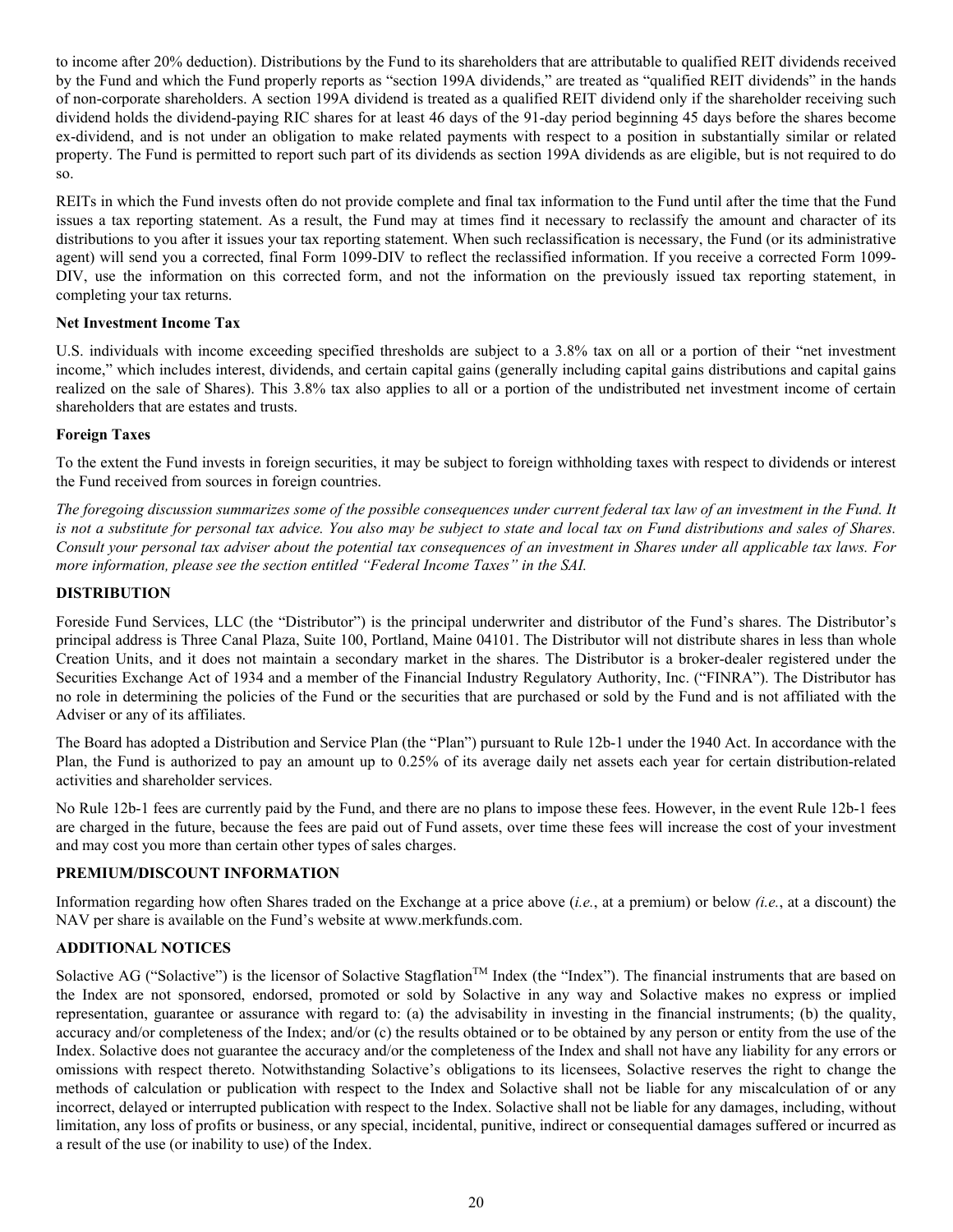Shares are not sponsored, endorsed, or promoted by the Exchange. The Exchange is not responsible for, nor has it participated in the determination of, the timing, prices, or quantities of Shares to be issued, nor in the determination or calculation of the equation by which Shares are redeemable. The Exchange has no obligation or liability to owners of Shares in connection with the administration, marketing, or trading of Shares.

Without limiting any of the foregoing, in no event shall the Exchange have any liability for any lost profits or indirect, punitive, special, or consequential damages even if notified of the possibility thereof.

The Adviser and the Fund make no representation or warranty, express or implied, to the owners of Shares or any member of the public regarding the advisability of investing in securities generally or in the Fund particularly.

## **FINANCIAL HIGHLIGHTS**

Financial information is not available because the Fund had not commenced operations prior to the date of this Prospectus.